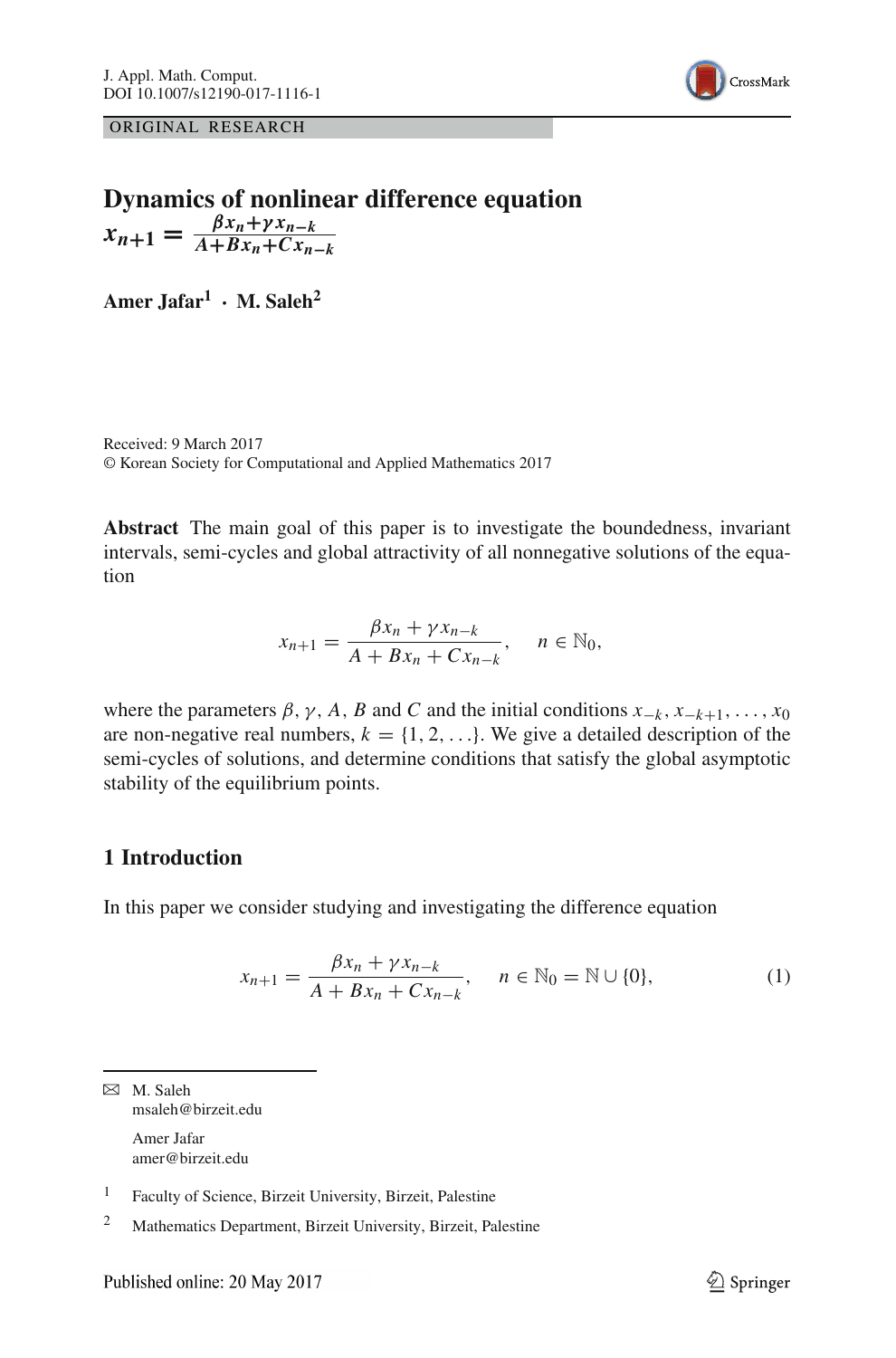where the parameters  $\beta$ ,  $\gamma$ ,  $A$ ,  $B$  and  $C$  are non-negative real numbers with at least one parameter is non zero and the initial conditions  $x_{-k}$ ,  $x_{-k+1}$ , ...,  $x_0$  are non-negative real numbers for which the solution is defined and  $k \in \{1, 2, \ldots\}$ .

Our concentration is on boundedness, invariant intervals, periodic character, the character of semi-cycles and global asymptotic stability of the zero and the positive equilibrium points of Eq. [\(1\)](#page-0-0).

#### **Changing the variables**

Before investigating the characteristics of Eq.  $(1)$ , it is more convenient to reduce the number of parameters by a change of variables.

Assume that  $x_n = \frac{y}{C} y_n$ , and substitute it in Eq. [\(1\)](#page-0-0) we get:

$$
\frac{\gamma}{C}y_{n+1} = \frac{\beta \frac{\gamma}{C}y_n + \frac{\gamma^2}{C}y_{n-k}}{A + B \frac{\gamma}{C}y_n + C \frac{\gamma}{C}y_{n-k}}.
$$

Tacking a common factor  $\frac{\gamma^2}{C}$  in the numerator and  $\gamma$  in the denominator we get,

$$
\frac{\gamma}{C}y_{n+1} = \frac{\frac{\gamma^2}{C} \left[\frac{\beta}{\gamma} y_n + y_{n-k}\right]}{\gamma \left[\frac{A}{\gamma} + \frac{B}{C} y_n + y_{n-k}\right]}.
$$

Which implies;

$$
y_{n+1} = \frac{\frac{\beta}{\gamma}y_n + y_{n-k}}{\frac{A}{\gamma} + \frac{B}{C}y_n + y_{n-k}}.
$$

By assuming  $p = \frac{\beta}{\gamma}$ ,  $q = \frac{B}{C}$  and  $r = \frac{A}{\gamma}$ , we get the following equation:

<span id="page-1-0"></span>
$$
y_{n+1} = \frac{py_n + y_{n-k}}{r + qy_n + y_{n-k}}, \quad n \in \mathbb{N}_0.
$$
 (2)

#### **Equilibrium points**

**Definition 1.1** The equilibrium point  $\bar{y}$  of the equation

<span id="page-1-1"></span>
$$
y_{n+1} = f(y_n, y_{n-1}, \dots, y_{n-k}), \quad n \in \mathbb{N}_0
$$
 (3)

is the point that satisfies the condition

$$
\bar{y} = f(\bar{y}, \bar{y}, \ldots, \bar{y}).
$$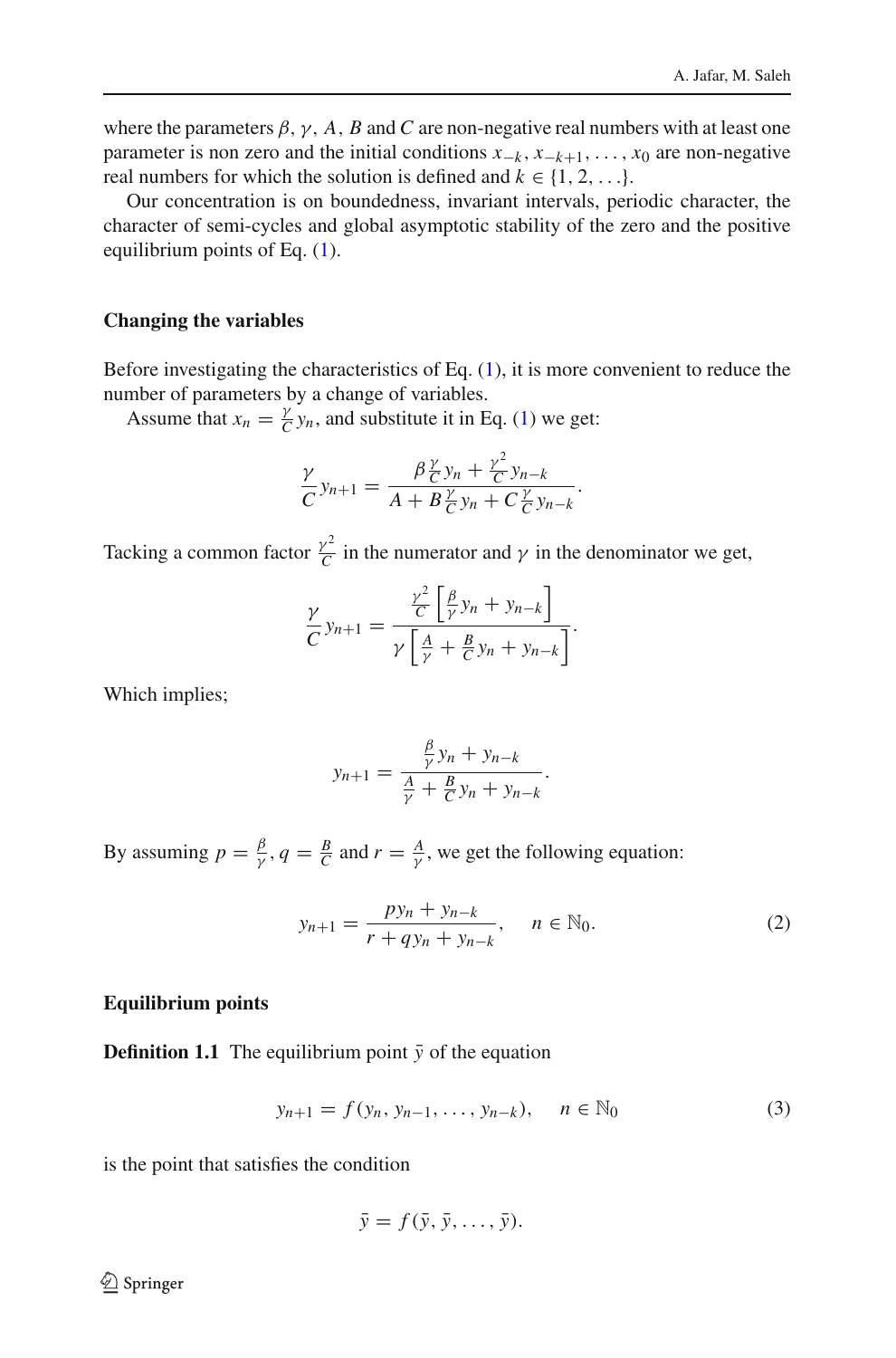To find the equilibrium points of Eq. [\(2\)](#page-1-0) using the definition, let  $f(\bar{y}, \bar{y}) = \bar{y}$ , then we solve the following equation

$$
\bar{y} = \frac{p\bar{y} + \bar{y}}{r + q\bar{y} + \bar{y}}.
$$

Cross multiplication and rearranging the terms, we get

$$
\bar{y}[(r - p - 1) + (q + 1)\bar{y}] = 0.
$$

Hence, the equilibrium points of Eq. [\(2\)](#page-1-0) are

$$
\bar{y} = 0
$$
, and  $\bar{y} = \frac{p+1-r}{q+1}$  where  $p + 1 > r$ .

# **2 Linearization of the difference equation**

To find the linearization of our Eq. [\(2\)](#page-1-0) about the equilibrium points, consider

$$
f(u,v) = \frac{pu + v}{r + qu + v}.
$$

Thus,

$$
f_u(u, v) = \frac{p(r + qu + v) - q(pu + v)}{(r + qu + v)^2} = \frac{pr + (p - q)v}{(r + qu + v)^2}.
$$

Which implies;

$$
f_u(\bar{y}, \bar{y}) = \frac{pr + (p - q)\bar{y}}{(r + q\bar{y} + \bar{y})^2} = \frac{pr + (p - q)\bar{y}}{(r + (q + 1)\bar{y})^2}.
$$

In the same way.

$$
f_v(u, v) = \frac{(r + qu + v) - (pu + v)}{(r + qu + v)^2}
$$
  
= 
$$
\frac{r + (q - p)u}{(r + qu + v)^2}.
$$

Substituting  $\bar{y}$  we get,

$$
f_v(\bar{y}, \bar{y}) = \frac{r + (q - p)\bar{y}}{(r + q\bar{y} + \bar{y})^2} = \frac{r + (q - p)\bar{y}}{(r + (q + 1)\bar{y})^2}.
$$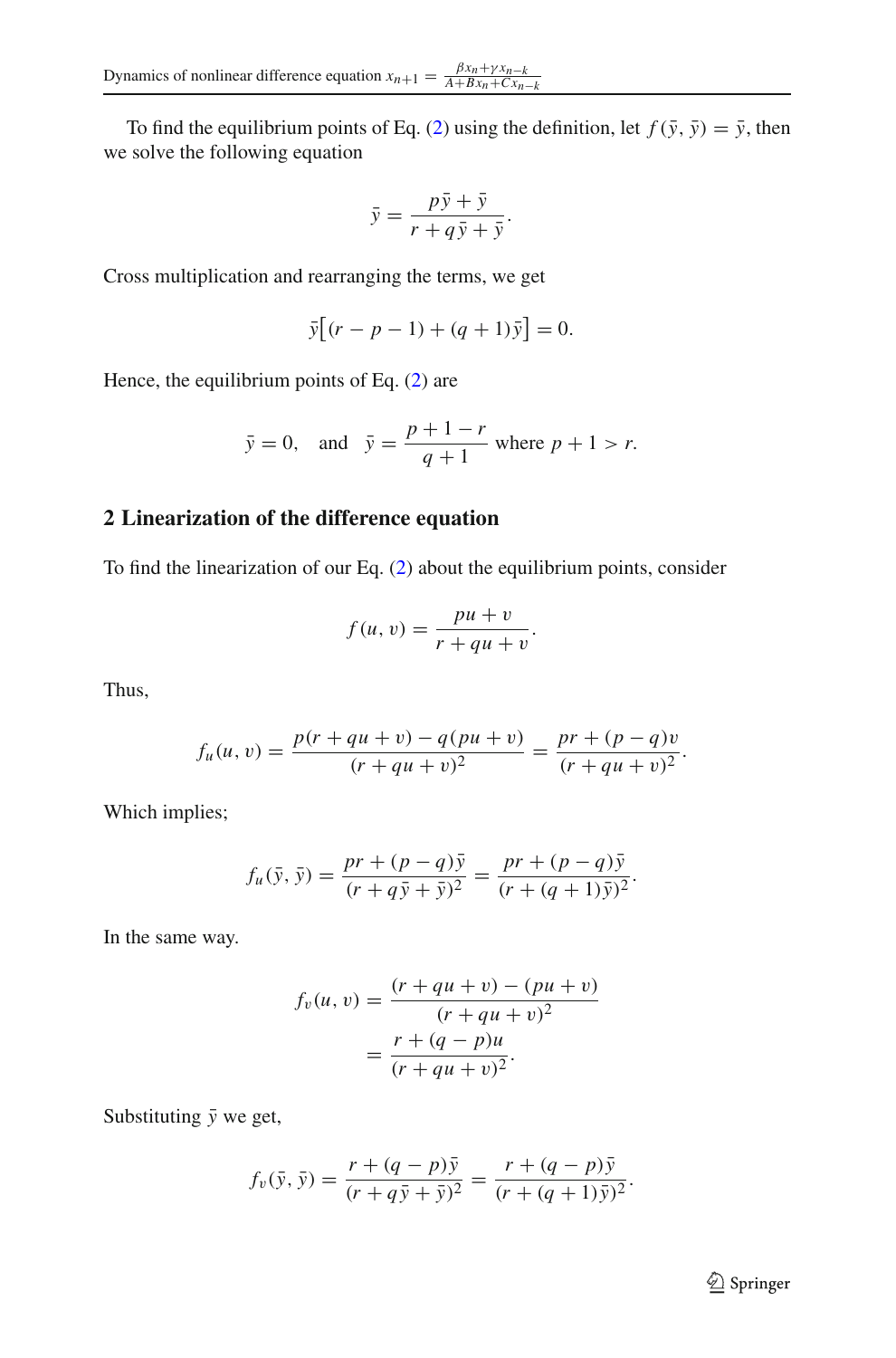The linearized equation is

$$
z_{n+1} = f_u(\bar{y}, \bar{y}) z_n + f_v(\bar{y}, \bar{y}) z_{n-k}.
$$

So,

$$
z_{n+1} = \frac{pr + (p-q)\bar{y}}{(r + (q+1)\bar{y})^2} z_n + \frac{r + (q-p)\bar{y}}{(r + (q+1)\bar{y})^2} z_{n-k}.
$$

That is;

<span id="page-3-0"></span>
$$
z_{n+1} - \frac{pr + (p-q)\bar{y}}{(r + (q+1)\bar{y})^2} z_n - \frac{r + (q-p)\bar{y}}{(r + (q+1)\bar{y})^2} z_{n-k} = 0.
$$
 (4)

And the characteristic equation is

$$
\lambda^{n+1} - \frac{pr + (p-q)\bar{y}}{(r + (q+1)\bar{y})^2} \lambda^n - \frac{r + (q-p)\bar{y}}{(r + (q+1)\bar{y})^2} \lambda^{n-k} = 0.
$$

Which implies;

<span id="page-3-1"></span>
$$
\lambda^{k+1} - \frac{pr + (p-q)\bar{y}}{(r + (q+1)\bar{y})^2} \lambda^k - \frac{r + (q-p)\bar{y}}{(r + (q+1)\bar{y})^2} = 0.
$$
 (5)

#### **3 Local stability of the equilibrium points**

<span id="page-3-2"></span>**Definition 3.1** [\[11](#page-29-0)] Let  $\bar{y}$  be an equilibrium point of Eq. [\(3\)](#page-1-1).

(i) The equilibrium point  $\bar{y}$  of Eq. [\(3\)](#page-1-1) is called *locally stable* (or *stable*) if for every  $\epsilon$  > 0, there exists  $\delta$  > 0 such that for all *y*<sub>−*k*</sub>, ..., *y*<sub>−1</sub>, *y*<sub>0</sub> ∈ *I* with

$$
\sum_{i=-k}^{0} |y_i - \bar{y}| < \delta,
$$

we have  $|y_n - \bar{y}| < \epsilon$  for all  $n \ge -k$ .

(ii) The equilibrium point  $\bar{y}$  of Eq. [\(3\)](#page-1-1) is called locally *asymptotically stable* (*asymptotic stable*) if it is *locally stable*, and if there exists  $\gamma > 0$  such that for all *y*−*<sup>k</sup>* ,..., *y*−1, *y*<sup>0</sup> ∈ *I* with

$$
\sum_{i=-k}^{0} |y_i - \bar{y}| < \gamma,
$$

we have  $\lim_{n \to \infty} y_n = \bar{y}$ .

- (iii) The equilibrium point  $\bar{y}$  of Eq. [\(3\)](#page-1-1) is called a *global attractor* if for every *y*<sub>−*k*</sub> , ..., *y*<sub>−1</sub>, *y*<sub>0</sub> ∈ *I*, we have  $\lim_{n \to \infty} y_n = \overline{y}$ .
- (iv) The equilibrium point  $\bar{y}$  of Eq. [\(3\)](#page-1-1) is called *globally asymptotically stable* if it is *locally stable* and a *global attractor*.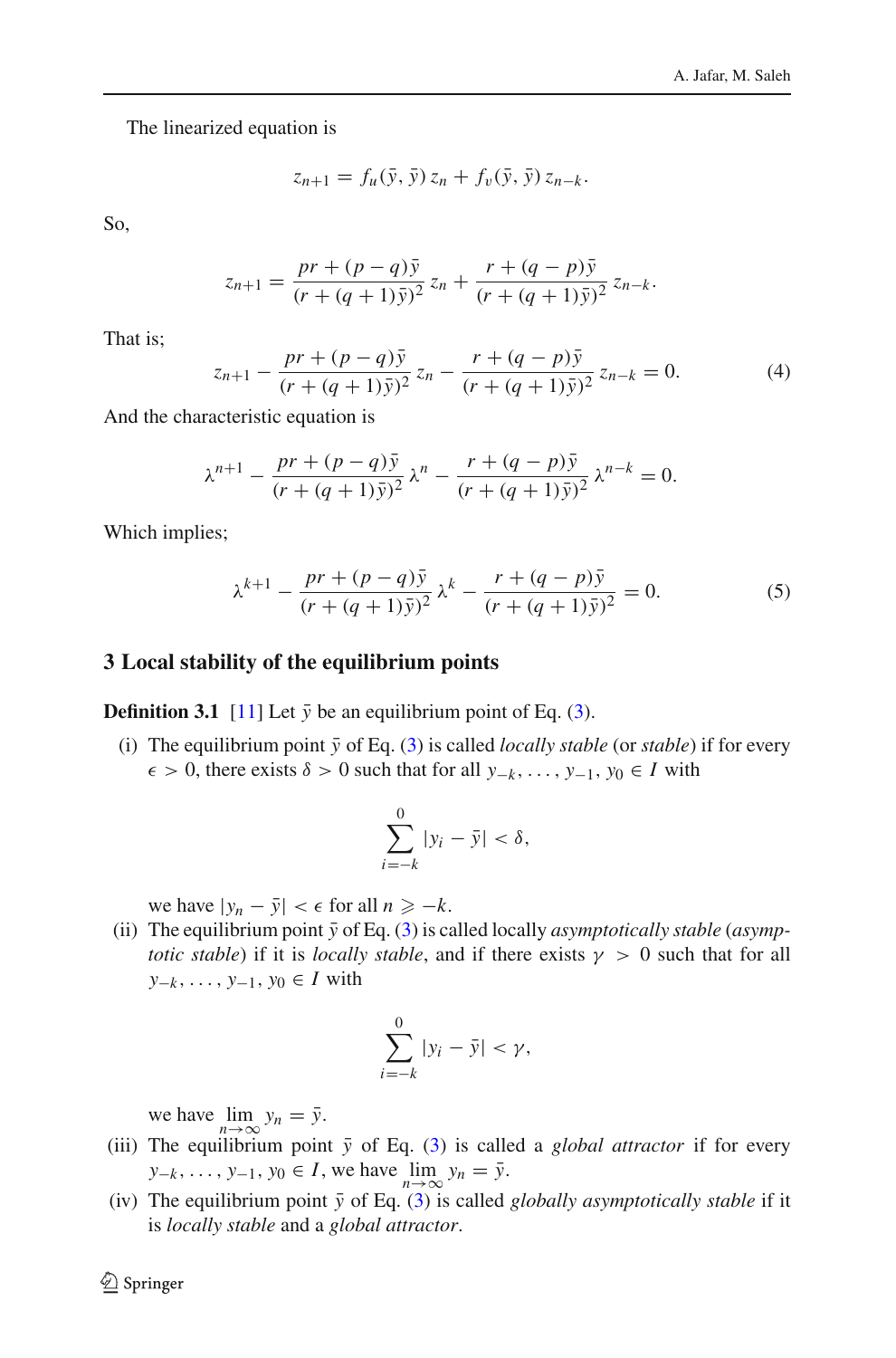- (v) The equilibrium point  $\bar{v}$  of Eq. [\(3\)](#page-1-1) is called *unstable* if it is *not stable*.
- (vi) The equilibrium point  $\bar{y}$  of Eq. [\(3\)](#page-1-1) is called a *source*, or a *repeller*, if there exists *r* > 0 such that for all  $y_{-k}$ , ...,  $y_{-1}$ ,  $y_0$  ∈ *I* with  $\sum_{n=-k}^{0} |y_i - \bar{y}| < \gamma$ , there exists  $N \geq 1$  such that  $|y_N - \bar{y}| \geq r$ .

**Theorem 3.1** [\[10](#page-29-1)] *Let I be some interval of real numbers and let*

$$
f: I^{k+1} \to I
$$

*be a continuously differentiable function. Then for every set of initial conditions*  $x_{-k}$ , ...,  $x_1, x_0 \in I$ , the difference equation

$$
x_{n+1} = f(x_n, x_{n-k}), \quad n \in \mathbb{N}_0
$$
 (6)

<span id="page-4-1"></span>*has a unique solution*  $\{x_n\}_{n=-k}^{\infty}$ .

**Theorem 3.2** [\[9\]](#page-29-2) *Assume that a, b*  $\in \mathbb{R}$  *and*  $k \in \{1, 2, \ldots\}$ , *then* 

$$
|a| < 1 - b < 2
$$

*is a necessary and a sufficient condition for the asymptotic stability of the difference equation*

<span id="page-4-0"></span>
$$
y_{n+1} - ay_n - by_{n-k} = 0, \quad n \in \mathbb{N}_0.
$$
 (7)

**Theorem 3.3** [\[10](#page-29-1)] *Assume that all the roots of the characteristic equation of the above Eq.* [\(7\)](#page-4-0) *lie inside the unit circle, then the equilibrium point is* locally asymptotically stable*.*

#### <span id="page-4-4"></span>**3.1 Local stability of the zero equilibrium point**

Let us find the linearized equation about the zero equilibrium point associated with Eq. [\(2\)](#page-1-0). By substituting  $\bar{y}=0$  in the linearized Eq. [\(4\)](#page-3-0), we find the linearized equation associated with Eq. [\(2\)](#page-1-0) about  $\bar{y} = 0$ ,

<span id="page-4-2"></span>
$$
z_{n+1} - \frac{p}{r} z_n - \frac{1}{r} z_{n-k} = 0.
$$
 (8)

Now, let us apply Theorem [3.2](#page-4-1) to the above Eq. [\(8\)](#page-4-2), so we have

$$
\left|\frac{p}{r}\right| < \underbrace{1 - \frac{1}{r} < 2}_{\text{part (II)}}.\tag{9}
$$

It is clear that  $\frac{p}{r}$  is positive, since *p* and *r* are nonnegative, so

$$
\frac{p}{r} < 1 - \frac{1}{r} \text{ implies } p + 1 < r.
$$

<span id="page-4-3"></span><sup>2</sup> Springer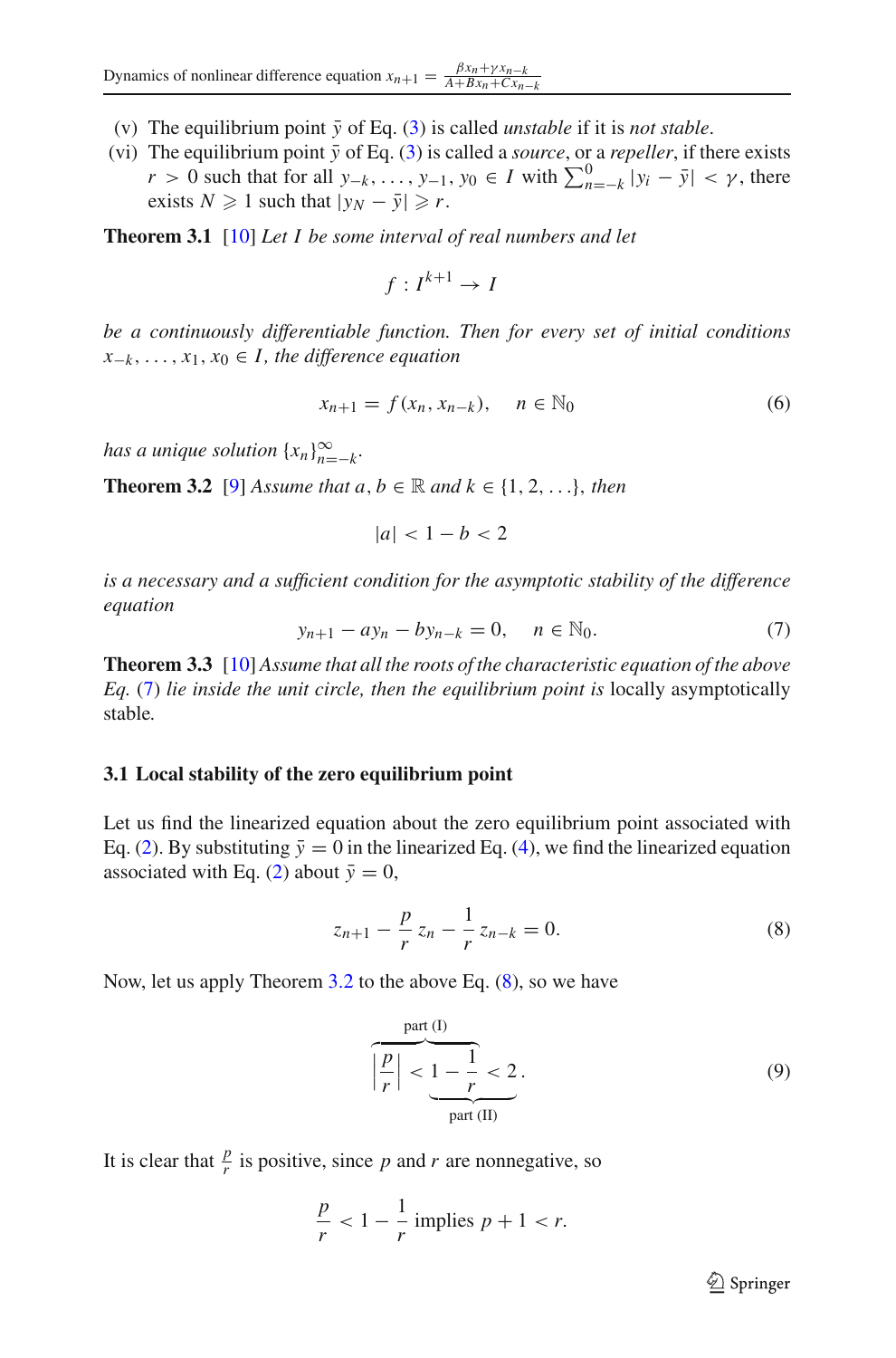Now, the right hand inequality in [\(9\)](#page-4-3),

$$
1 - \frac{1}{r} < 2 \text{ implies } -1 < r,
$$

which is true for all nonnegative values of *r*.

The above discussion yields the following theorem.

**Theorem 3.4** *The zero equilibrium point of Eq.* [\(2\)](#page-1-0) *is* locally asymptotically stable *under the condition*  $p + 1 < r$ *. Otherwise, it is unstable.* 

#### **3.2 Local stability of the positive equilibrium point**

**Theorem 3.5** The positive equilibrium point  $\bar{y} = \frac{p+1-r}{q+1}$  of Eq. [\(2\)](#page-1-0) is locally asymptotically stable for all values of the parameters p, q and r provided that all roots of *Eq.* [\(5\)](#page-3-1) *lie inside the unit circle.*

**Theorem 3.6** *Assume that p* + 1 > *r, then the positive equilibrium point*  $\bar{y} = \frac{p+1-r}{q+1}$ *of Eq.* [\(2\)](#page-1-0) *is* locally asymptotically stable *when*

$$
q + r < 3p + 1 + qr + pq.
$$

*Otherwise, it is* unstable*.*

*Proof* First, substitute  $\bar{y} = \frac{p+1-r}{q+1}$  in the linearized Eq. [\(4\)](#page-3-0) to get the linearized equation about  $\bar{y} = \frac{p+1-r}{q+1}$ ,

$$
z_{n+1} - \frac{pr + (p-q)\frac{p+1-r}{q+1}}{\left(r + (q+1)\frac{p+1-r}{q+1}\right)^2} z_n - \frac{r + (q-p)\frac{p+1-r}{q+1}}{\left(r + (q+1)\frac{p+1-r}{q+1}\right)^2} z_{n-k} = 0.
$$
 (10)

Simplifying the above equation, we get

<span id="page-5-0"></span>
$$
z_{n+1} - \frac{p - q + qr}{qp + q + p + 1} z_n - \frac{-p + q + r}{qp + q + p + 1} z_{n-k} = 0.
$$
 (11)

By applying Theorem  $3.2$  on the linearized Eq.  $(11)$ , we have

$$
a = \frac{p - q + qr}{qp + q + p + 1}
$$
 and  $b = \frac{-p + q + r}{qp + q + p + 1}$ .

Now, we need to verify the inequality,

<span id="page-5-1"></span>first side  
\n
$$
\frac{p - q + qr}{qp + q + p + 1} < 1 - \frac{-p + q + r}{qp + q + p + 1} < 2.
$$
\n(12)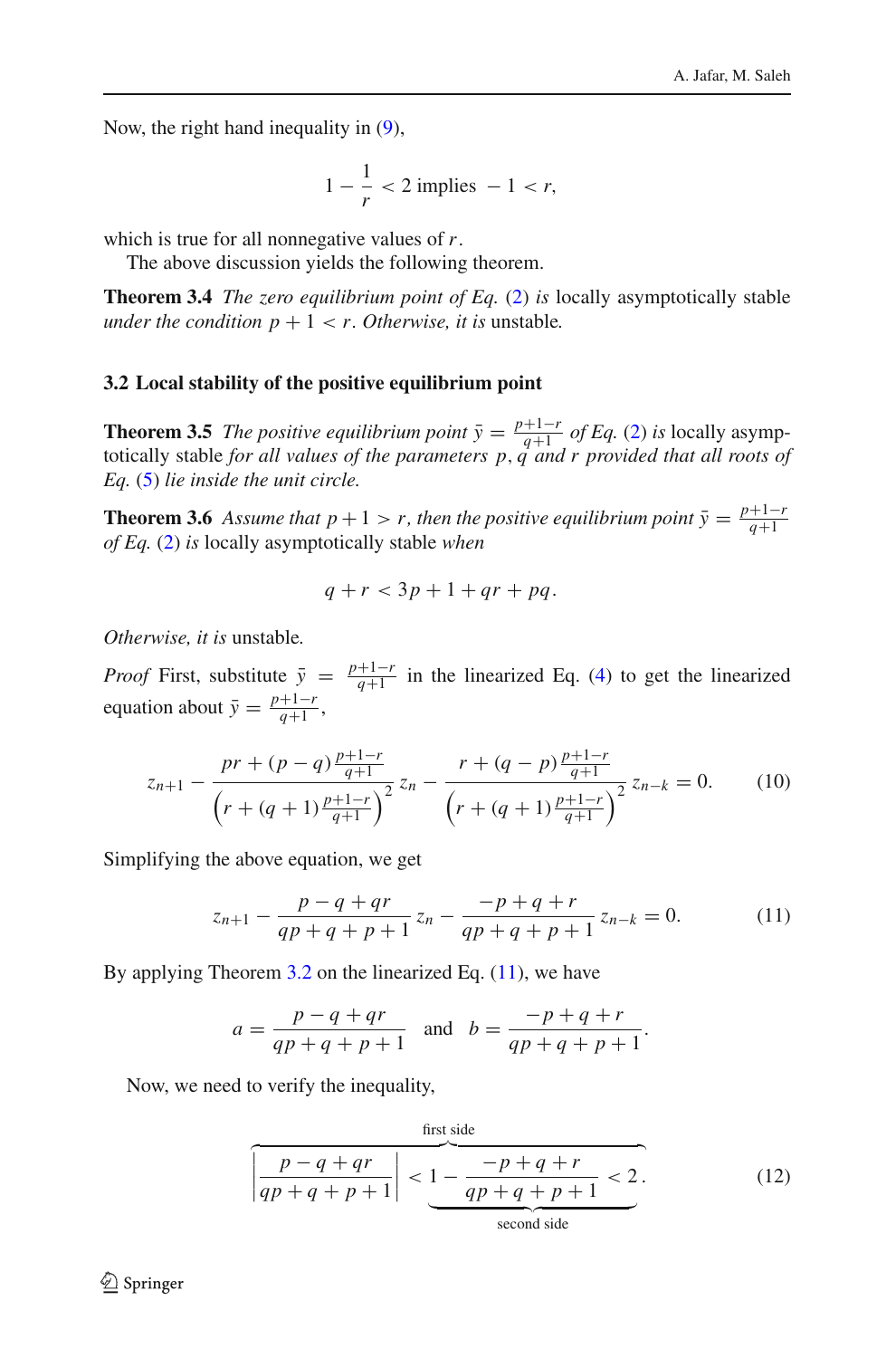First, assume that the left of the first side is positive, then

$$
\frac{p-q+qr}{qp+q+p+1} < 1 - \frac{-p+q+r}{qp+q+p+1}
$$
\n
$$
\Rightarrow \frac{p-q+qr}{qp+q+p+1} < \frac{qp+2p+1-r}{qp+q+p+1},
$$

and so,  $p - q + qr < qp + 2p + 1 - r$ , which implies,  $r < p + 1$ , which is the assumption.

Now, assume that the left of the first side of inequality [\(12\)](#page-5-1) is negative, then

$$
-\frac{p-q+qr}{qp+q+p+1} < \frac{qp+2p+1-r}{qp+q+p+1}.
$$

And so,  $-p+q-qr < qp+2p+1-r \Rightarrow q+r < 3p+1+qr+pq$ , as needed. The second side of the inequality,

$$
1 - \frac{-p + q + r}{qp + q + p + 1} < 2,
$$

then

$$
\frac{qp+2p+1-r}{qp+q+p+1} < 2.
$$

That is,

$$
qp + 2p + 1 - r < 2qp + 2q + 2p + 2
$$

which implies,  $0 < qp + 2q + 1 + r$ , which is true for all positive values of *p*, *q* and *r*. *r*. □

## **4 Boundedness**

**Definition 4.1** We say that a solution  $x_n$  of a difference equation

<span id="page-6-0"></span>
$$
x_{n+1} = f(x_n, x_{n-1}, \dots, x_{n-k}), \quad n \in \mathbb{N}_0.
$$
 (13)

is *bounded and persists* if there exist positive constants *P* and *Q* such that

$$
P\leqslant x_n\leqslant Q\quad\text{for}\quad n=-k,-k+1,\ldots
$$

**Theorem 4.1** *Assume that B and C are greater than zero, then every nonnegative solution of Eq.* [\(1\)](#page-0-0) *is bounded from above by a positive constant.*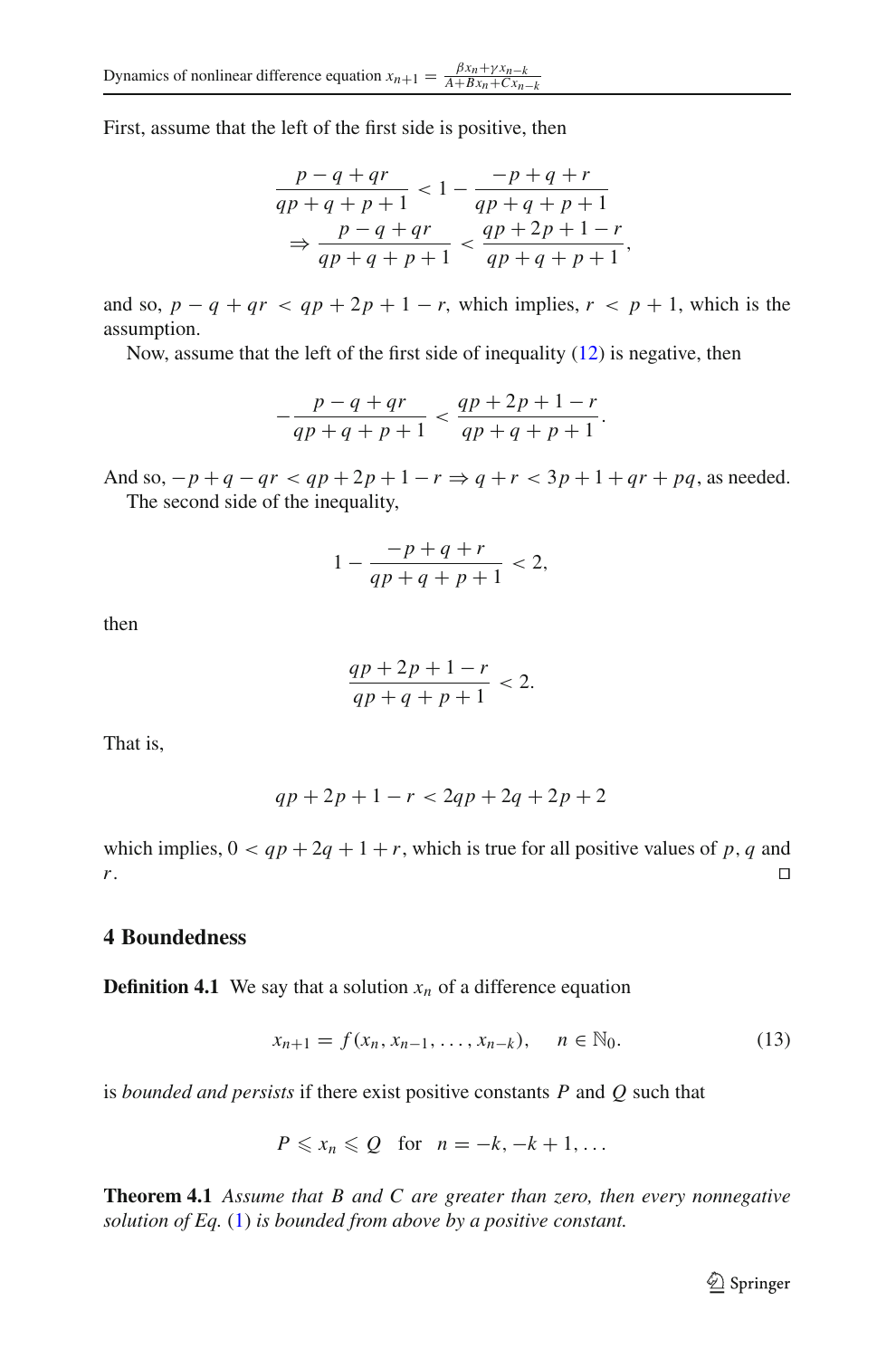*Proof* First case, assume that  $A = 0$ , then by using Eq. [\(1\)](#page-0-0), we can write the following:

$$
x_{n+1} = \frac{\beta x_n + \gamma x_{n-k}}{Bx_n + Cx_{n-k}}
$$
  
\$\leqslant \frac{\max(\beta, \gamma)(x\_n + x\_{n-k})}{\min(\beta, C)(x\_n + x\_{n-k})} = \frac{\max(\beta, \gamma)}{\min(\beta, C)}\$.

The second case, assume that  $A > 0$ , then

$$
x_{n+1} = \frac{\beta x_n + \gamma x_{n-k}}{A + Bx_n + Cx_{n-k}}
$$
  
\n
$$
\leq \frac{\max(\beta, \gamma) + \beta x_n + \gamma x_{n-k}}{A + Bx_n + Cx_{n-k}}
$$
  
\n
$$
\leq \frac{\max(\beta, \gamma)(1 + x_n + x_{n-k})}{\min(A, B, C)(1 + x_n + x_{n-k})}
$$
  
\n
$$
= \frac{\max(\beta, \gamma)}{\min(A, B, C)}.
$$

The proof is complete.

## **5 Invariant intervals**

**Definition 5.1** (*Invariant Interval*) An *Invariant Interval* of the difference Eq. [\(13\)](#page-6-0) is an interval with the property that if  $k + 1$  consecutive terms of the solution fall in *I*, then all subsequent terms of the solution also belong to *I*. In other words, *I* is an *invariant interval* for [\(13\)](#page-6-0) if  $x_{N-k+1}, \ldots, x_{N-1}, x_N \in I$  for some  $N \geq 0$ , then  $x_n \in I$ for every  $n > N$ .

Assume that  $\{y_n\}_{n=-k}^{\infty}$  is a nonnegative solution of Eq. [\(2\)](#page-1-0), then the following identities are easily established:

<span id="page-7-0"></span>
$$
y_{n+1} - 1 = (p - q) \frac{y_n - \frac{r}{p - q}}{r + q y_n + y_{n-k}}, \quad n \in \mathbb{N}_0,
$$
\n(14)

$$
y_{n+1} - \frac{p}{q} = \frac{q-p}{q} \frac{y_{n-k} - \frac{pr}{q-p}}{r + qy_n + y_{n-k}}, \quad n \in \mathbb{N}_0.
$$
 (15)

If  $p = q$ , then the numerator in [\(14\)](#page-7-0) can be written in the form

$$
(p-q) y_n - r = -r.
$$

Thus, if  $p + 1 > r$  and  $p = q$ , then the unique equilibrium is  $\bar{y} = \frac{p+1-r}{q+1} = \frac{p+1-r}{p+1}$ , and the following identities hold:

$$
y_{n+1} - 1 = \frac{-r}{r + p y_n + y_{n-k}}, \quad n \in \mathbb{N}_0,
$$
\n(16)

<sup>2</sup> Springer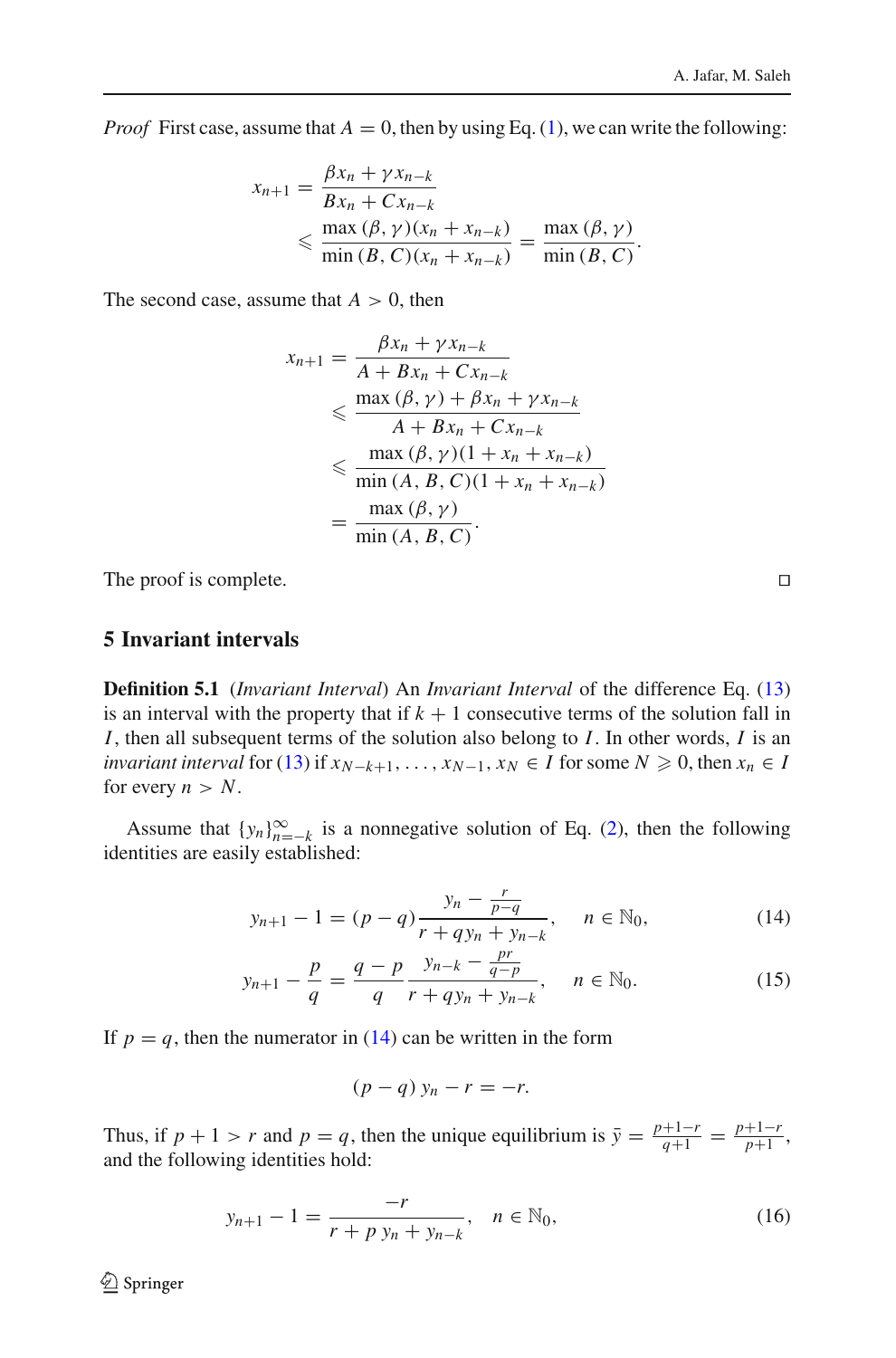Dynamics of nonlinear difference equation  $x_{n+1} = \frac{\beta x_n + \gamma x_{n-k}}{A + Bx_n + Cx_{n-k}}$ 

$$
y_{n+1} - \bar{y} = \frac{r}{p+1} \frac{p(y_n - \bar{y}) + (y_{n-k} - \bar{y})}{r + p y_n + y_{n-k}}, \quad n \in \mathbb{N}_0.
$$
 (17)

When  $p = q + r$ , the unique equilibrium is  $\bar{y} = 1$  and identity [\(14\)](#page-7-0) becomes

<span id="page-8-1"></span>
$$
y_{n+1} - 1 = \frac{r (y_n - 1)}{r + q y_n + y_{n-k}}, \quad n \in \mathbb{N}_0,
$$
\n(18)

and when  $q = p + qr$ , the unique equilibrium is  $\bar{y} = \frac{p}{q}$  and identity [\(15\)](#page-7-0) becomes

$$
y_{n+1} - \frac{p}{q} = \frac{r\left(y_{n-k} - \frac{p}{q}\right)}{r + q\ y_n + y_{n-k}}, \quad n \in \mathbb{N}_0.
$$
 (19)

<span id="page-8-2"></span>**Theorem 5.1** [\[7\]](#page-29-3) Assume that  $f(x, y)$  is defined as

$$
f(x, y) = \frac{px + y}{r + qx + y}.\tag{20}
$$

*Then the following statements hold true:*

- *(i)*  $f(x, x)$  *is* strictly increasing *in x in* [0, ∞).
- *(ii)* Assume  $p = q$ , then  $f(x, y)$  *is* strictly increasing *in each of its arguments.*
- *(iii)* Assume  $p > q$ , then  $f(x, y)$  is strictly increasing *in each of its arguments for*  $x < \frac{r}{p-q}$  and *it is* strictly increasing *in x and* decreasing *in y for*  $x \ge \frac{r}{p-q}$ .
- *x*  $\leq$  *p*−*q*</sub> *indi ii s* strictly increasing *in x and* decreasing *in y joi x*  $\leq$  *p*−*q*<sup>*.*</sup> (*iv*) *Assume p* < *q, then f* (*x, y) is* strictly increasing *in each of its arguments for y* <  $\frac{pr}{q-p}$ , and *it is* strictly increasing *in y, and* decreasing *in x for y*  $\geq \frac{pr}{q-p}$ .

*Proof* (i) Note that  $f(x, x) = \frac{(p+1)x}{r+(q+1)x}$  is strictly increasing function in the interval [0, ∞), since the derivative of *f*,  $f'(x, x) = \frac{r(p+1)}{(r+(q+1)x)^2}$  is always positive for  $x \geqslant 0$ .

(ii)-(iv) By calculating the partial derivatives of the function  $f(x, y)$ , we have:

$$
f_x(x, y) = \frac{pr - (q - p)y}{(r + qx + y)^2},
$$

$$
f_y(x, y) = \frac{r - (p - q)x}{(r + qx + y)^2},
$$

from which these statements easily follow.

<span id="page-8-0"></span>**Theorem 5.2** *Assume that*  $p > q$ ,  $p + 1 > r$ , and that  $\{y_n\}_{n=-k}^{\infty}$  *is a nonnegative solution of Eq.* [\(2\)](#page-1-0)*. Then the following statements are true:*

*(i)*  $y_n \leq \frac{p}{q}$  *for all*  $n \in \mathbb{N}$ .

(ii) If 
$$
p \geq q + r
$$
 and for some  $N \geq 0$ ,  $y_N > \frac{r}{p-q}$ , then  $y_n > 1$  for all  $n > N$ .

- *(iii)* If  $p = q + r$  and for some  $N \ge 0$ ,  $y_N = 1$ , then  $y_n = 1$  for all  $n > N$ .
- *(iv) If*  $p \le q + r$  *and for some*  $N \ge 0$ ,  $y_N < \frac{r}{p-q}$ *, then*  $y_n < 1$  *for all*  $n > N$ .

<sup>2</sup> Springer

$$
\Box
$$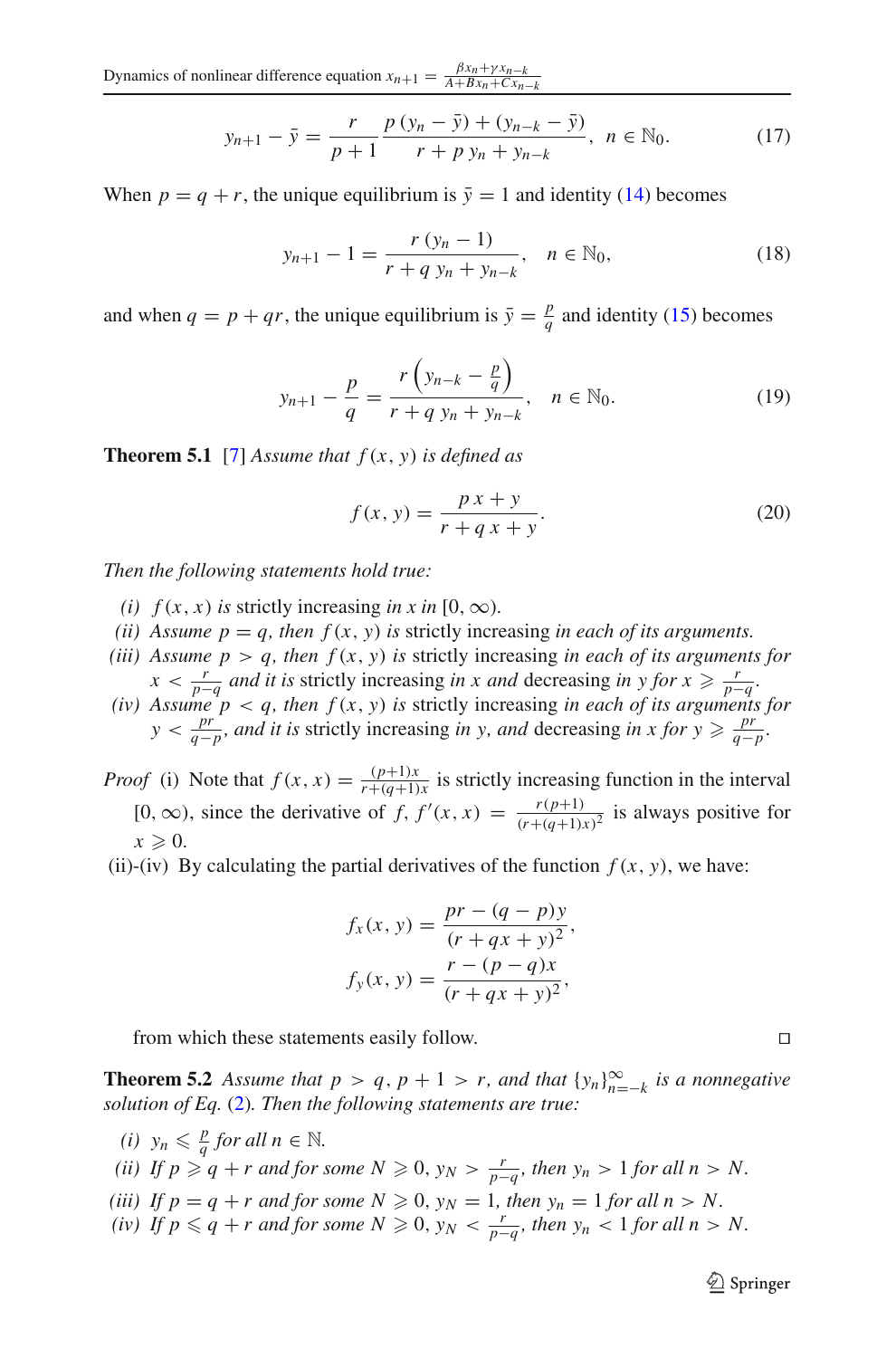- *(v) If*  $p \le q + \frac{qr}{p}$ , *then Eq.* [\(2\)](#page-1-0) *possesses an* invariant interval  $[0, \frac{p}{q}]$  *and*  $\bar{y} \in [0, \frac{p}{q}]$ , *moreover, the interval* [0, 1] *is also* an invariant interval *for Eq.* [\(2\)](#page-1-0) *and*  $\bar{y} \in (0, 1)$ *.*
- *(vi) If q* +  $\frac{qr}{p}$  < *p* < *q* + *r, then Eq.* [\(2\)](#page-1-0) *possesses an* invariant interval [0,  $\frac{r}{p-q}$ ] *and*  $\bar{y} \in [0, \frac{r}{p-q}]$ *, moreover, the interval* [0, 1] *is also an* invariant interval *for Eq.* [\(2\)](#page-1-0) *and*  $\bar{y} \in (0, 1)$ *.*
- *(vii) If*  $p > q + r$ *, then Eq.* [\(2\)](#page-1-0) *possesses an* invariant interval  $\left[\frac{r}{p-q}, \frac{p}{q}\right]$  *and*  $\bar{y} \in \mathbb{R}$  $\left[\frac{r}{p-q}, \frac{p}{q}\right]$ *, moreover, the interval*  $\left[0, \frac{p}{q}\right]$  *is also* an invariant interval *for Eq.* [\(2\)](#page-1-0) *and*  $\bar{y} \in (0, \frac{p}{q})$ *.*

*Proof* (i) By writing the identity [\(15\)](#page-7-0) in the form

$$
y_{n+1} - \frac{p}{q} = \frac{q-p}{q} \frac{y_{n-k} + \frac{pr}{p-q}}{r + qy_n + y_{n-k}}, \quad n \in \mathbb{N}_0,
$$

and since  $p > q$ , it implies that  $y_{n+1} - \frac{p}{q} \leq 0$ , which implies that  $y_{n+1} \leq \frac{p}{q}$  for all  $n \in \mathbb{N}$ .

(ii) Since  $p \geqslant q + r$ , implies that  $\frac{r}{p-q} \leqslant 1$ . By using the identity [\(14\)](#page-7-0)

$$
y_{N+1} - 1 = (p - q) \frac{y_N - \frac{r}{p - q}}{r + q y_N + y_{N-k}},
$$

and the assumption  $p > q$ , then the right side of this identity is greater than zero, implies  $y_{N+1} > 1$ .

For the next term  $y_{N+2}$ ,

$$
y_{N+2} - 1 = (p - q) \frac{y_{N+1} - \frac{r}{p - q}}{r + q y_{N+1} + y_{N-k+1}},
$$

then the right side of the identity greater than zero since  $y_{N+1} > 1 \ge \frac{r}{p-q}$ , implies  $y_{N+2} > 1$ . By induction  $y_n > 1$  for all  $n > N$ .

(iii) Since  $p = q + r$ , this implies that  $\frac{r}{p-q} = 1$ . By using the identity [\(14\)](#page-7-0)

$$
y_{N+1} - 1 = (p - q) \frac{y_N - \frac{r}{p - q}}{r + q y_N + y_{N-k}}
$$

and the assumption  $y_N = \frac{r}{p-q}$ , then the right side of the identity equal zero, implies  $y_{N+1} = 1$ . For the next term  $y_{N+2}$ ,

,

,

$$
y_{N+2} - 1 = (p - q) \frac{y_{N+1} - \frac{r}{p - q}}{r + q y_{N+1} + y_{N-k+1}}
$$

then the right side of the identity equal zero since  $y_{N+1} = \frac{r}{p-q} = 1$ , which implies  $y_{N+2} = 1$ . By induction,  $y_n = 1$  for all  $n > N$ .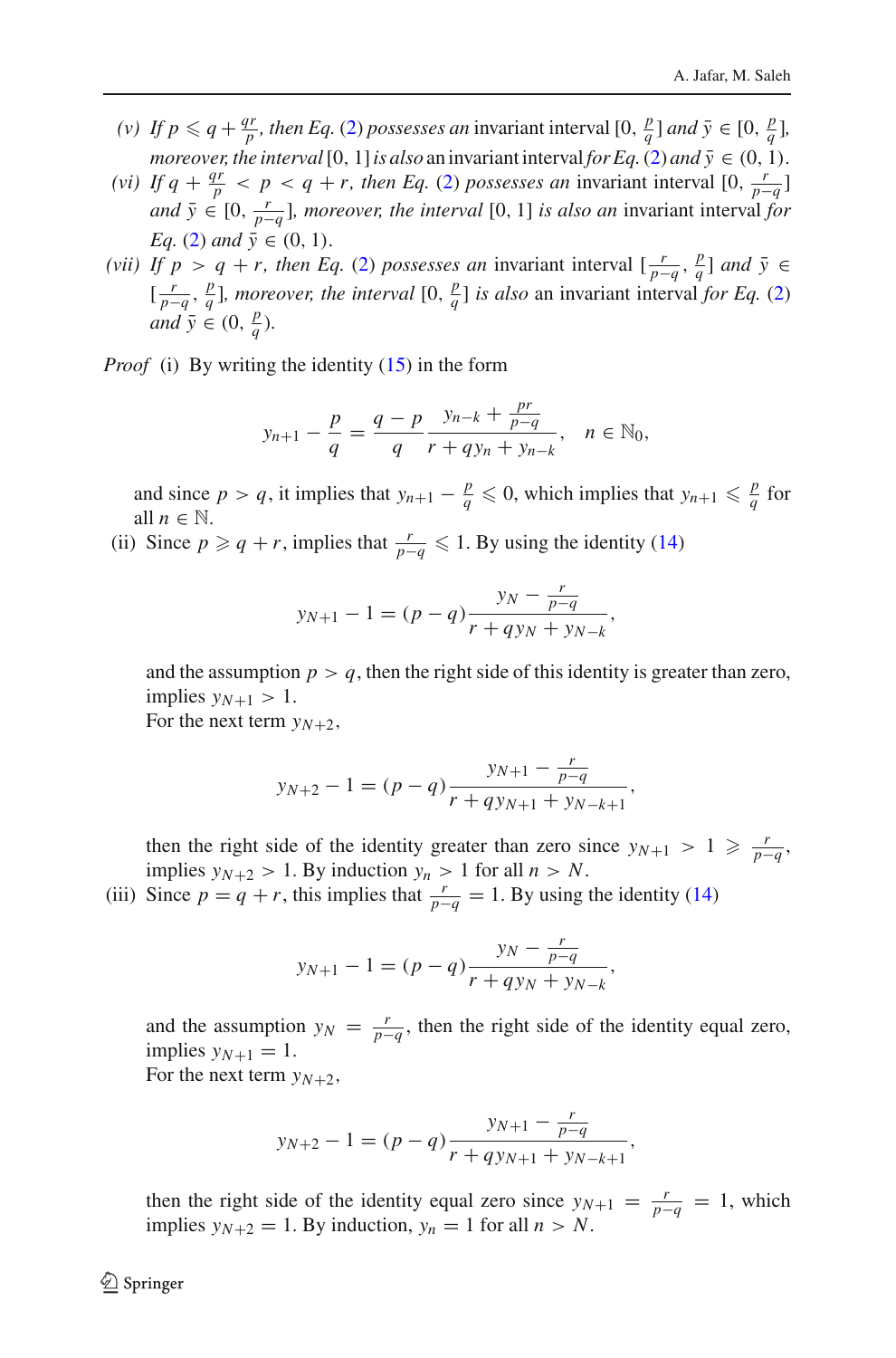(iv) Since  $p \le q + r$ , implies that  $\frac{r}{p-q} \ge 1$ . By using the identity [\(14\)](#page-7-0)

$$
y_{N+1} - 1 = (p - q) \frac{y_N - \frac{r}{p - q}}{r + q y_N + y_{N-k}},
$$

and the assumption  $p > q$ , then the right side of the identity less than zero, implies  $y_{N+1}$  < 1.

For the next term  $v_{N+2}$ ,

$$
y_{N+2} - 1 = (p - q) \frac{y_{N+1} - \frac{r}{p - q}}{r + q y_{N+1} + y_{N-k+1}},
$$

then the right side of the identity less than zero since  $y_{N+1} < 1 \leq \frac{r}{p-q}$ , implies  $y_{N+2}$  < 1. By induction  $y_n$  < 1 for all  $n > N$ ,

(v) Since  $q \lt p \le q + \frac{q\dot{r}}{p}$ , from the left side  $1 \lt \frac{p}{q}$ , and from the right side  $p - q \leq \frac{qr}{p}$  which implies  $\frac{p-q}{r} \leq \frac{q}{p}$ . Then we have that  $1 < \frac{p}{q} \leq \frac{r}{p-q}$ . Since  $f(x, y) = \frac{px+y}{r+qx+y}$  is nondecreasing in *x* and *y* for each  $x, y \in (0, \frac{p}{q}]$ , then

$$
y_1 = f(y_0, y_{-k}) \leq f\left(\frac{r}{p-q}, \frac{r}{p-q}\right) = 1,
$$

which implies that *y*<sub>1</sub> ∈ [0, 1] ⊂ [0,  $\frac{p}{q}$ ], and *y*<sub>2</sub> = *f* (*y*<sub>1</sub>, *y*−*k*+1) ≤  $f\left(1,\frac{r}{p-q}\right)$  $\left\langle \int \frac{r}{p-q}, \frac{r}{p-q} \right\rangle$  $= 1.$  By the induction, we have that  $y_n \in [0, 1]$  $\left[0, \frac{p}{q}\right]$  for every  $n \in \mathbb{N}$ .

On the other hand, the condition  $1 < \frac{r}{p-q}$  is equivalent to  $\frac{p+1-r}{q+1} < 1$ , that is *y* < 1 from which it follows that  $\bar{y} \in (0, 1)$ .

(vi) Similar to the above, since  $q + \frac{qr}{p} < p < q + r$ , it implies that  $\frac{qr}{p} < p - q < r$ , and so  $\frac{q}{p} < \frac{p-q}{r} < 1$ . Then we have  $1 < \frac{r}{p-q} < \frac{p}{q}$ . And the function *f* (*x*, *y*) in nondecreasing in *x* and *y* for each *x*,  $y \in (0, \frac{r}{p-q}]$ , which implies that

$$
y_1 = f(y_0, y_{-k}) \leq f\left(\frac{r}{p-q}, \frac{r}{p-q}\right) = 1,
$$

which implies that  $y_1 \in [0, 1] \subset [0, \frac{r}{p-q}]$ , and

$$
y_2 = f(y_1, y_{-k+1}) \leq f\left(1, \frac{r}{p-q}\right)
$$
  
 
$$
\leq f\left(\frac{r}{p-q}, \frac{r}{p-q}\right) = 1,
$$

 $\mathcal{L}$  Springer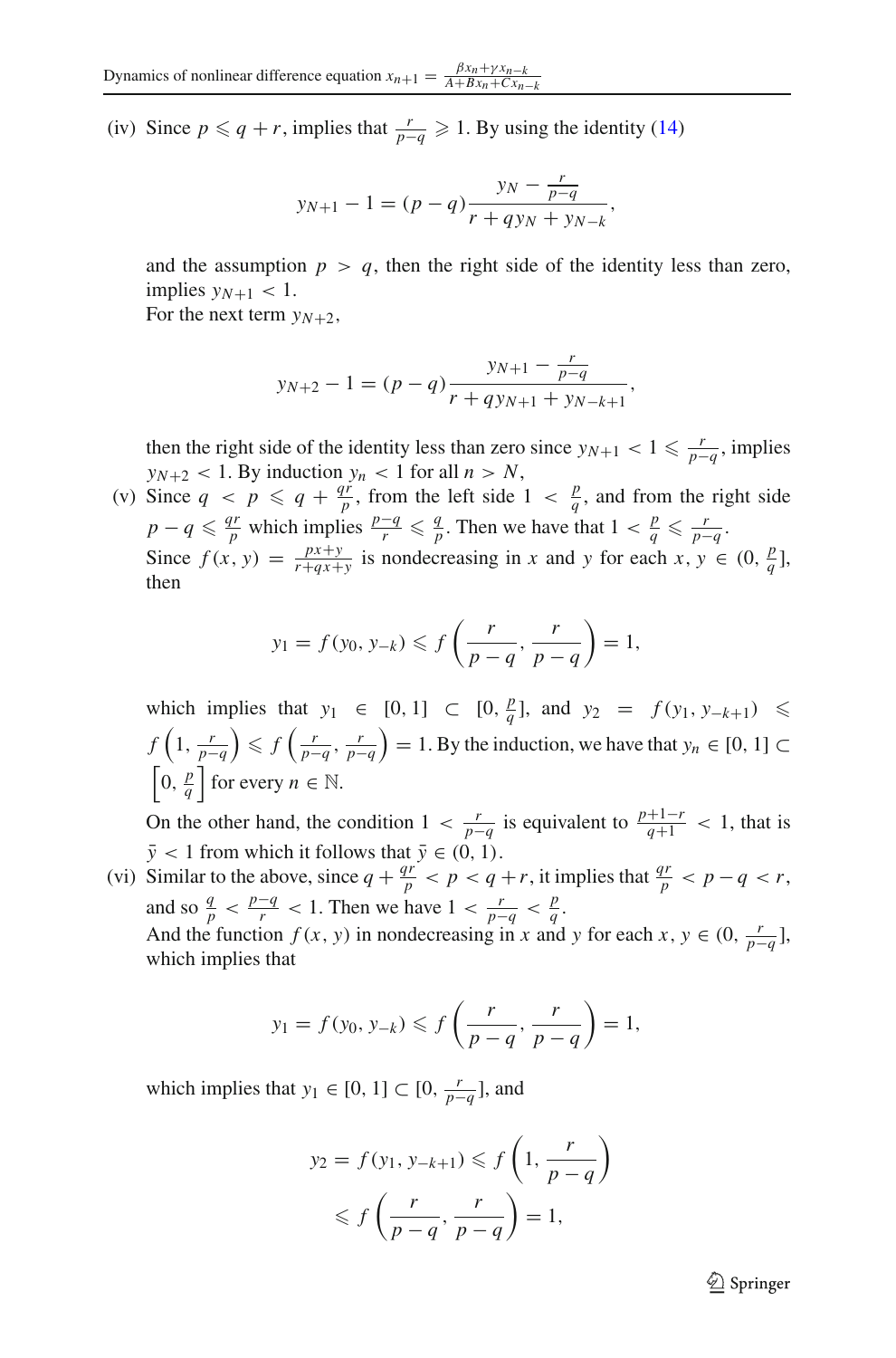which implies that  $y_2$  ∈ [0, 1] ⊂ [0,  $\frac{r}{p-q}$ ]. By the induction, we have that  $y_n \in [0, 1] \subset [0, \frac{r}{p-q}]$  for every  $n \in \mathbb{N}$ .

Now, note that the condition  $p < q + r$  implies that

$$
\frac{p+1-r}{q+1} < \frac{q+r+1-r}{q+1} = 1.
$$

Which means that  $\bar{v} \in (0, 1)$ , as desired.

(vii) It is easy to see that the function  $f(x, y)$  is strictly increasing in x for each fixed *y* ∈ (0, ∞), and nonincreasing in *y* for each fixed  $x \ge \frac{r}{p-q}$ . From this and (i), we have

$$
1 = f\left(\frac{r}{p-q}, \frac{p}{q}\right) \leqslant y_1 = f(y_0, y_{-k}) \leqslant \frac{p}{q}.
$$

Since  $p > q + r$ , it implies that  $\frac{r}{p-q} < 1$ , and since  $p > q \Rightarrow 1 < \frac{p}{q}$ . So we have  $\frac{r}{p-q} < 1 < \frac{p}{q}$ . From this, we have  $y_1 \in [1, \frac{p}{q}] \subset [\frac{r}{p-q}, \frac{p}{q}]$ . By the induction, it follows that  $y_n \in [1, \frac{p}{p}] \subset [\frac{r}{p-q}, \frac{p}{q}]$ , for every  $n \in \mathbb{N}$ . Further, we have that  $p > q + r$  which implies that

$$
\bar{y} = \frac{p+1-r}{q+1} > \frac{q+r+1-r}{q+1} = 1,
$$

as well as  $\frac{p+1-r}{q+1} < \frac{p}{q}$ , which means that  $\bar{y} \in (1, \frac{p}{q})$ , as desired. □

**Theorem 5.3** Assume that  $p = q + r$ ,  $p + 1 > r$ , and that  $\{y_n\}_{n=-k}^{\infty}$  is a nonnegative *solution of Eq.* [\(2\)](#page-1-0)*. Then the following statements are true:*

*(i)*  $y_n \leq \frac{p}{q}$  *for all*  $n \in \mathbb{N}$ .

(*ii*) If for some  $N \ge 0$ ,  $y_N > 1$ , then  $y_n > 1$  for all  $n > N$ .

(*iii*) If for some  $N \geqslant 0$ ,  $y_N < 1$ , then  $y_n < 1$  for all  $n > N$ .

*Proof* By using Theorem [5.2,](#page-8-0) the proof is a direct consequence of the assumptions and identity  $(18)$ .

<span id="page-11-0"></span>**Theorem 5.4** *Assume that*  $q > p$ ,  $p + 1 > r$ , and that  $\{y_n\}_{n=-k}^{\infty}$  *is a nonnegative solution of Eq.* [\(2\)](#page-1-0)*. Then the following statements are true:*

- *(i)*  $y_n \leq 1$  *for all*  $n \in \mathbb{N}$ .
- *(ii) If for some*  $N \ge 0$ ,  $y_N > \frac{pr}{q-p}$ , then  $y_{N+k+1} > \frac{p}{q}$ .
- *(iii) If for some*  $N \ge 0$ ,  $y_N = \frac{pr}{q-p}$ , then  $y_{N+k+1} = \frac{p}{q}$ .
- *(iv) If for some*  $N \ge 0$ ,  $y_N < \frac{pr}{q-p}$ , then  $y_{N+k+1} < \frac{p}{q}$ .
- (v) If  $q \leq p + pr$ , then Eq. [\(2\)](#page-1-0) possesses an invariant interval [0, 1] and  $\bar{y} \in [0, 1]$ , *moreover, the interval*  $[0, \frac{p}{q}]$  *is also an invariant interval for Eq.* [\(2\)](#page-1-0) *and*  $\bar{y} \in$  $\left(0, \frac{p}{q}\right)$ .

 $\mathcal{L}$  Springer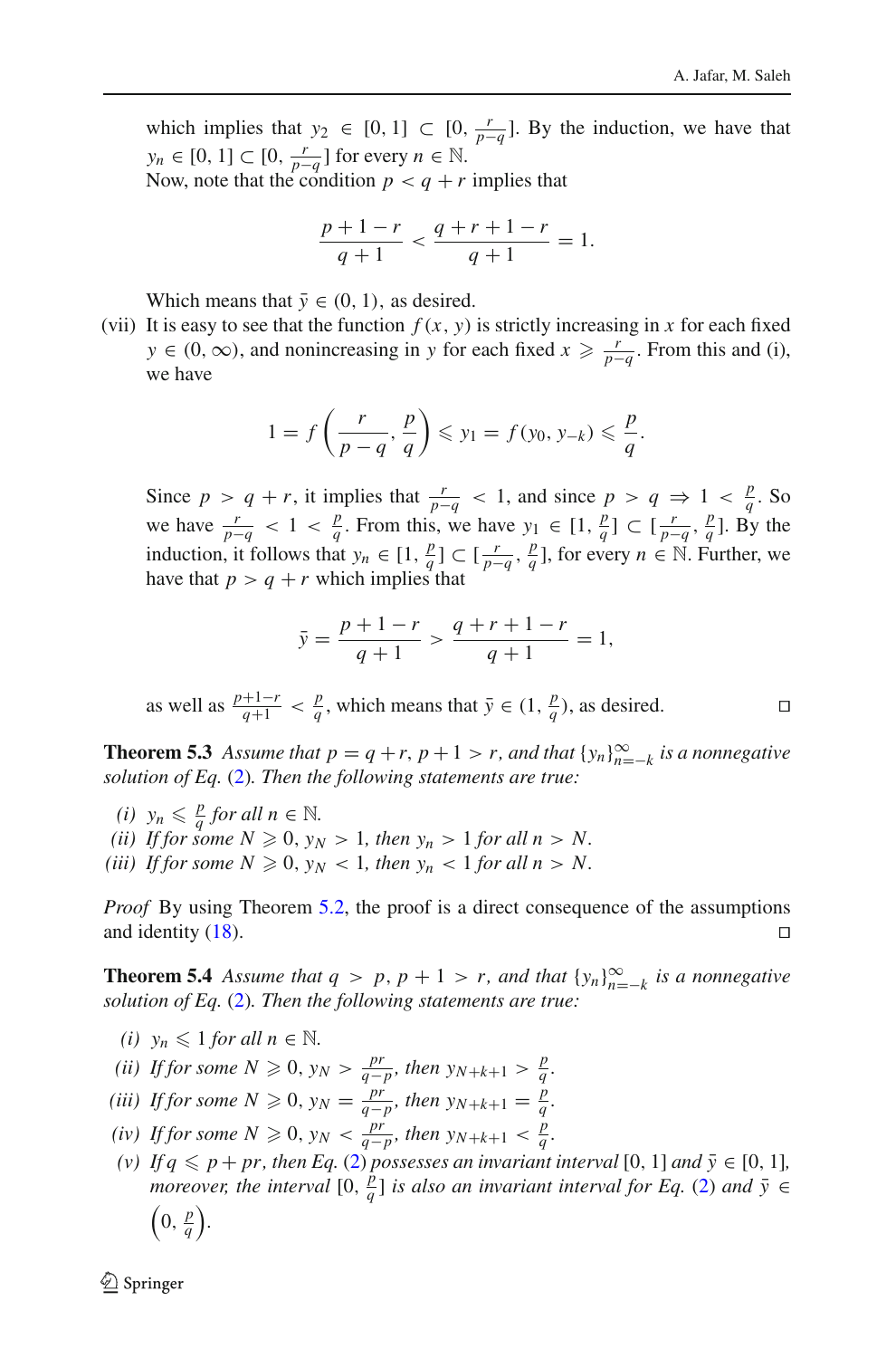- *(vi) If*  $p + pr < q < p + qr$ , then Eq. [\(2\)](#page-1-0) possesses an invariant interval  $[0, \frac{pr}{q-p}]$ *and*  $\bar{y} \in [0, \frac{pr}{q-p}]$ , moreover, the interval  $[0, \frac{p}{q}]$  is also an invariant interval for *Eq.* [\(2\)](#page-1-0) and  $\bar{y} \in \left(0, \frac{p}{q}\right)$ .
- *(vii) If q* > *p* + *qr, then Eq.* [\(2\)](#page-1-0) *possesses an invariant interval*  $\left[\frac{pr}{q-p}, 1\right]$  *and*  $\bar{y} \in \mathbb{R}$  $\left[\frac{pr}{q-p}, 1\right]$ , moreover, the interval  $\left[\frac{p}{q}, 1\right]$  *is also an invariant interval for Eq.* [\(2\)](#page-1-0) *and*  $\bar{y} \in \left(\frac{p}{q}, 1\right)$ .

*Proof* (i) If we write identity [\(14\)](#page-7-0) in the form

$$
y_{n+1} - 1 = (p - q) \frac{y_n + \frac{r}{q - p}}{r + q y_n + y_{n-k}}, \quad n \in \mathbb{N}_0,
$$

and use the assumption  $q > p$ , then the right side of the above identity is less than zero, which means  $y_{n+1} - 1 \leq 0 \Rightarrow y_{n+1} \leq 1$ .

(ii) By using the identity  $(15)$ 

$$
y_{n+k+1} - \frac{p}{q} = \frac{q-p}{q} \frac{y_n - \frac{pr}{q-p}}{r + qy_{n+k} + y_n}, \quad n \in \mathbb{N}_0
$$

and the assumptions  $y_N > \frac{pr}{q-p}$  and  $q > p$ , implies that the right side of the identity is greater than zero, which implies that  $y_{N+k+1} > \frac{p}{q}$ .

- (iii) As in (ii), by using the identity [\(15\)](#page-7-0) and the assumptions  $y_N = \frac{pr}{q-p}$  and  $q > p$ , implies that the right side of the identity is zero, which implies that  $y_{N+k+1} = \frac{p}{q}$ .
- (iv) Similarly, by identity [\(15\)](#page-7-0) and the assumptions  $y_N < \frac{pr}{q-p}$  and  $q > p$ , implies that the right side of the identity is less that zero, which implies that  $y_{N+k+1} < \frac{p}{q}$ .
- (v) Since  $p < q \leq p + pr$ , from left side  $\frac{p}{q} < 1$  and from right side  $q p \leq pr \rightarrow$ 1 ≤  $\frac{pr}{q-p}$ , so we have  $\frac{p}{q}$  < 1 ≤  $\frac{pr}{q-p}$ . By Theorem [5.1](#page-8-2) (iv) the function  $f(x, y)$ is strictly increasing in *y* for each fixed  $x \in (0, \infty)$ , and nondecreasing in *x* for each fixed  $y \in (0, 1]$ , we have

$$
y_1 = f(y_0, y_{-k}) \leq f\left(\frac{pr}{q-p}, \frac{pr}{q-p}\right) = \frac{p}{q} < 1,
$$

which implies that  $y_1 \in [0, \frac{p}{q}] \subset [0, 1]$ . By the induction,  $y_n \in [0, \frac{p}{q}] \subset [0, 1]$  for every  $n \in \mathbb{N}$ . On the other hand, we have

$$
\bar{y} = \frac{p+1-r}{q+1} < \frac{p}{q} < 1,
$$

as desired.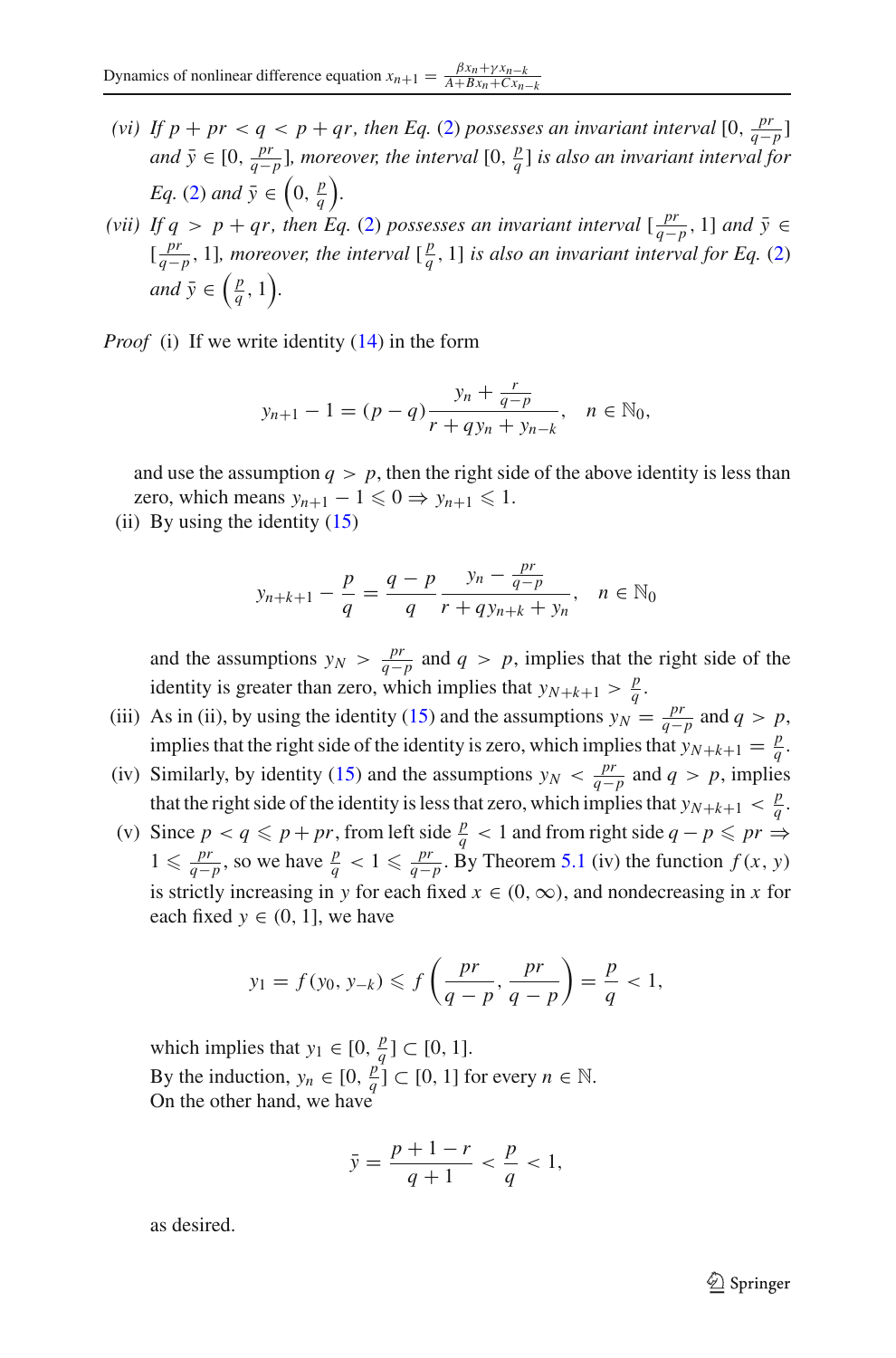(vi) Since  $p + pr < q < p + qr$ , implies  $pr < q - p < qr$  then  $1 < \frac{q-p}{pr} < \frac{qr}{pr}$ , so we have  $\frac{p}{q} < \frac{pr}{q-p} < 1$ . By Theorem [5.1](#page-8-2) (iv), as above, we have

$$
y_1 = f(y_0, y_{-k}) \leq f\left(\frac{pr}{q-p}, \frac{pr}{q-p}\right) = \frac{p}{q} < 1,
$$

which implies that  $y_1 \in [0, \frac{p}{q}] \subset [0, \frac{pr}{q-p}]$ . By the induction,  $y_n \in [0, \frac{p}{q}]\subset [0, \frac{pr}{q-p}]$  for every  $n \in \mathbb{N}$ . On the other hand, we have

$$
\bar{y} = \frac{p+1-r}{q+1} < \frac{p}{q} < \frac{pr}{q-p},
$$

as desired.

(vii) Since  $q > p + qr > p$ , we have  $\frac{pr}{q-p} < \frac{p}{q} < 1$ . On the other hand, by Theorem [5.1](#page-8-2) (iv), we have for this case, the function  $f(x, y)$  is strictly increasing in y for each fixed  $x \in (0, \infty)$ , and nonincreasing in *x* for each fixed  $y > \frac{p^2}{q-p}$ . From this and (i) it follows that

$$
\frac{p}{q} = f\left(1, \frac{pr}{q-p}\right) \leqslant y_1 = f(y_0, y_{-k}) \leqslant 1,
$$

which implies that  $y_1 \in \left[\frac{p}{q}, 1\right] \subset \left[\frac{pr}{q-p}, 1\right]$ . By the induction,  $y_n \in [\frac{p}{q}, 1] \subset [\frac{pr}{q-p}, 1]$  for every  $n \in \mathbb{N}$ . On the other hand,  $q > p + qr$  implies that

$$
\frac{p}{q} < \bar{y} = \frac{p+1-r}{q+1} < \frac{p+1-r}{p+1} < 1,
$$

as claimed.  $\Box$ 

### **6 Existence of two cycles**

**Definition 6.1** We say that a solution  $\{x_n\}_{n=-k}^{\infty}$  of the difference Eq. [\(13\)](#page-6-0) is *periodic* if there exists a positive integer *p* such that  $x_{n+p} = x_n$ , for every  $n \geq -k$ . The smallest such positive integer  $p$  is called the *prime period* of the solution of the difference equation.

We study here the periodic solution of our equation,

<span id="page-13-0"></span>
$$
x_{n+1} = \frac{px_n + x_{n-k}}{r + qx_n + x_{n-k}}, \quad n \in \mathbb{N}_0,
$$
\n(21)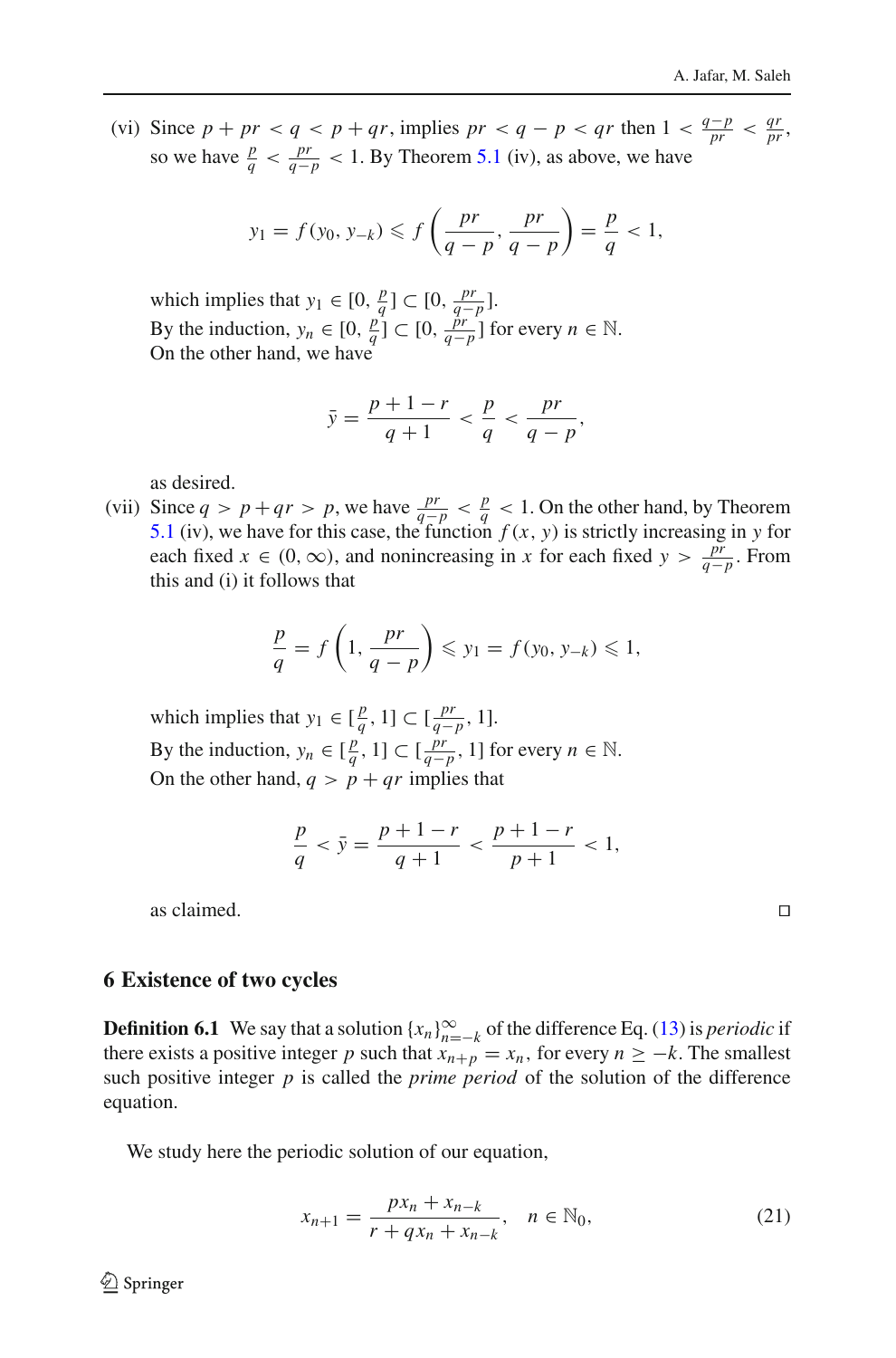Let us assume that the two periodic nonnegative solutions of our equation will be in the form

$$
\ldots, \phi, \psi, \phi, \psi, \ldots
$$

• If *k* is odd then  $x_{n+1} = x_{n-k}$ , so we get

$$
\psi = \frac{p\,\phi + \psi}{r + q\,\phi + \psi} \quad \text{and} \quad \phi = \frac{p\,\psi + \phi}{r + q\,\psi + \phi}.
$$

This yields

<span id="page-14-0"></span>
$$
\psi(r + q \phi + \psi) = p \phi + \psi \tag{22}
$$
\n
$$
\phi(r + q \psi + \phi) = p \psi + \phi. \tag{23}
$$

By subtracting Eq.  $(23)$  from Eq.  $(22)$ , we get the following

$$
r(\psi - \phi) + (\psi^2 - \phi^2) = p(\phi - \psi) + (\psi - \phi)
$$
  
\n
$$
\Rightarrow (\psi - \phi)(r + p - 1) + (\psi^2 - \phi^2) = 0
$$

Which implies

$$
(\psi - \phi)(r + p - 1 + (\psi + \phi)) = 0.
$$

Then either  $\psi = \phi$  or  $\psi + \phi = 1 - (r + p)$ . Then in this case there is no two periodic nonnegative solution for Eq. [\(21\)](#page-13-0) unless  $\psi + \phi = 1 - (r + p)$ . Let us now take  $k$  to be even and see what we will get.

• If *k* is even then  $x_n = x_{n-k}$ , so we get

$$
\psi = \frac{p\,\phi + \phi}{r + q\,\phi + \phi} \quad \text{and} \quad \phi = \frac{p\,\psi + \psi}{r + q\,\psi + \psi}.
$$

This yields

<span id="page-14-1"></span>
$$
\psi(r + q \phi + \phi) = \phi(p + 1) \tag{24}
$$

$$
\phi(r + q \psi + \psi) = \psi(p + 1) \tag{25}
$$

By subtracting Eq.  $(25)$  from Eq.  $(24)$ , we get the following

$$
r(\psi - \phi) + (\psi - \phi)(p + 1) = 0
$$
  
( $\psi - \phi$ )( $r + p + 1$ ) = 0.

Then either  $\psi = \phi$ , or  $r + p + 1 = 0$  which is impossible, since *r* and *p* are nonnegative variables. Then in this case, there exists no two periodic nonnegative solution for our Eq.  $(21)$ .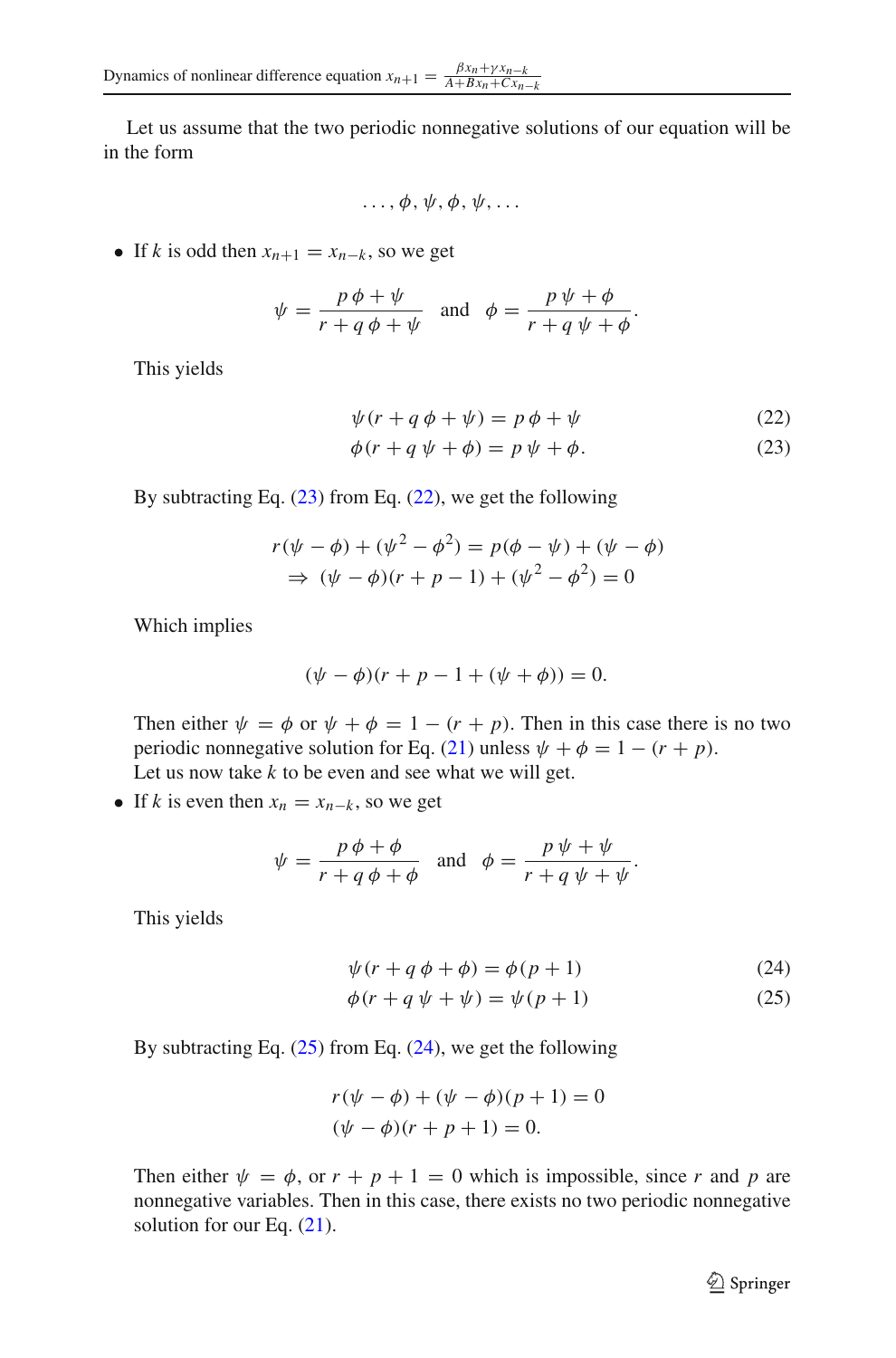From the above discussion, we have the following theorem.

**Theorem 6.1** *There exists no two periodic nonnegative solution for the difference equation*

$$
x_{n+1} = \frac{px_n + x_{n-k}}{r + qx_n + x_{n-k}}, \quad n \in \mathbb{N}_0,
$$

*unless if k is odd and*  $r + p < 1$ *.* 

## **7 Semi-cycle analysis**

Here we give the definitions for the positive and negative semi-cycle of the solution of a difference equation, relative to an equilibrium point  $\bar{v}$ .

**Definition 7.1** [\[9](#page-29-2)] Let  $\{y_n\}_{n=-k}^{\infty}$  be a nonnegative solution of Eq. [\(13\)](#page-6-0). A *positive semi-cycle* of a solution  $\{y_n\}_{n=-k}^{\infty}$  of Eq. [\(13\)](#page-6-0) consists of a "string" of terms  $\{y_l, y_{l+1}, \ldots, y_m\}$ , all greater than or equal to the equilibrium  $\bar{y}$ , with  $l \geq -k$  and  $m \leq \infty$ , and such that

either 
$$
l = -k
$$
, or  $l > -k$  and  $y_{l-1} < \bar{y}$ ,

and

either 
$$
m = \infty
$$
, or  $m < \infty$  and  $y_{m+1} < \bar{y}$ .

**Definition 7.2** [\[9](#page-29-2)] Let  $\{y_n\}_{n=-k}^{\infty}$  be a nonnegative solution of Eq. [\(13\)](#page-6-0). A *negative semi-cycle* of a solution  $\{y_n\}_{n=-k}^{\infty}$  of Eq. [\(13\)](#page-6-0) consists of a "string" of terms  $\{y_l, y_{l+1}, \ldots, y_m\}$ , all less than the equilibrium  $\bar{y}$ , with  $l \geq -k$  and  $m \leq \infty$ , and such that

either 
$$
l = -k
$$
, or  $l > -k$  and  $y_{l-1} \geq \overline{y}$ ,

and

either 
$$
m = \infty
$$
, or  $m < \infty$  and  $y_{m+1} \geq \overline{y}$ .

**Definition 7.3** A solution  $\{y_n\}$  of Eq. [\(13\)](#page-6-0) is called *non-oscillatory* if there exists  $N \ge -k$  such that  $y_n > \bar{y}$  for all  $n \ge N$  or  $y_n < \bar{y}$  for all  $n \ge N$ . And a solution {*yn*} is called *oscillatory* if it is *not non-oscillatory*.

<span id="page-15-0"></span>**Theorem 7.1** [\[10](#page-29-1)] *Assume that*  $f \in C[(0, \infty) \times (0, \infty), (0, \infty)]$  *is such that*  $f(x, y)$ *is* increasing *in both arguments. Let*  $\bar{x}$  *be a positive equilibrium of Eq.* [\(13\)](#page-6-0)*. Then, every oscillatory solution of Eq.* [\(13\)](#page-6-0) *has semi-cycles of length k.*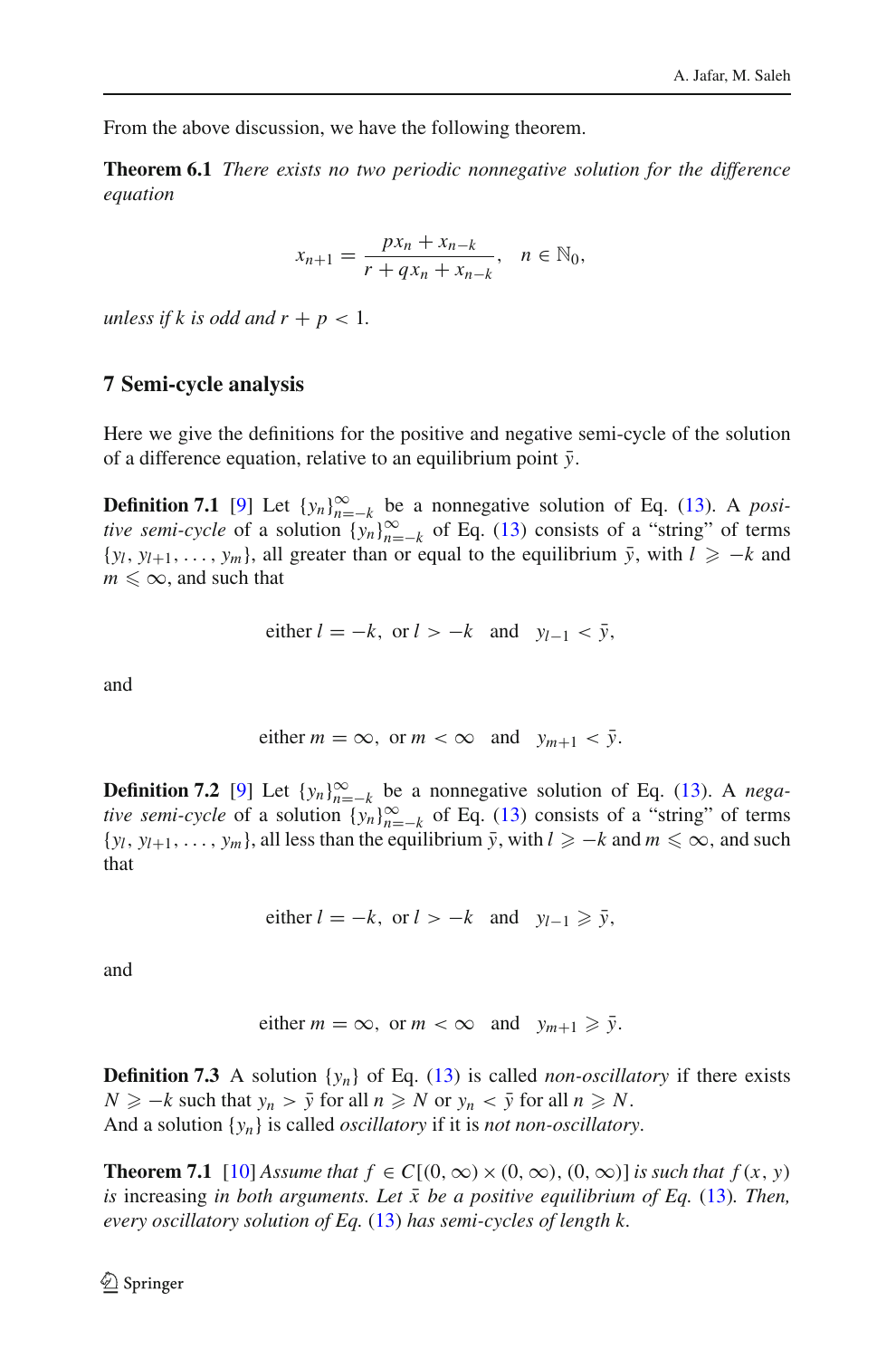*Proof* When  $k = 1$ , the proof is presented as theorem (1.7.3) in [\[10\]](#page-29-1). We just give the proof of the theorem for  $k = 2$ , the other cases for  $k \geq 3$  are similar and we omit them.

Assume that  ${x_n}$  is an oscillatory solution with three consecutive terms

$$
x_{N-1} \ge \bar{x}
$$
,  $x_N \ge \bar{x}$  and  $x_{N+1} \ge \bar{x}$ 

with at least one of the inequalities being strict. The proof in the case of negative semi-cycle is similar and is omitted. Then by using the increasing character of  $f(x, y)$ we obtain:

$$
x_{N+2} = f(x_{N+1}, x_{N-1}) > f(\bar{x}, \bar{x}) = \bar{x},
$$

which shows that the next term  $x_{N+2}$  also belongs to the positive semi-cycle. It follows by induction that all future terms of this solution belong to this positive semi-cycle, which is a contradiction.

**Theorem 7.2** [\[10](#page-29-1)] *Assume that*  $f \in C[(0, \infty) \times (0, \infty), (0, \infty)]$  *is such that*  $f(x, y)$ *is* increasing *in x for each fixed y, and is* decreasing *in y for each fixed x. Let*  $\bar{x}$  *be a positive equilibrium of Eq.* [\(13\)](#page-6-0)*. Then, except possibly for the first semi-cycle, every solution of Eq.* [\(13\)](#page-6-0) *has semi-cycles of length at least*  $k + 1$ *.* 

*Proof* When  $k = 1$ , the proof is presented as theorem (1.7.4) in Ref. [\[10\]](#page-29-1). We just give the proof of the theorem for  $k = 2$ , the other cases for  $k \geq 3$  are similar and can be omitted.

Assume that  ${x_n}$  is an oscillatory solution with three consecutive terms  $x_{N-1}$ ,  $x_N$ ,  $x_{N+1}$ , such that  $x_{N-1} < \bar{x} < x_{N+1}$  or  $x_{N-1} > \bar{x} > x_{N+1}$ . We will assume that  $x_{N-1} < \bar{x} < x_{N+1}$ , the other case is similar and will be omitted. Then by using decreasing character of *f* we obtain

$$
x_{N+2} = f(x_{N+1}, x_{N-1}) > f(\bar{x}, \bar{x}) = \bar{x}
$$

Now, if  $x_N \geq \bar{x}$  then the result follows. Otherwise  $x_N < \bar{x}$ . Hence

$$
x_{N+3} = f(x_{N+2}, x_N) > f(\bar{x}, \bar{x}) = \bar{x}
$$

which shows that it has at least *three* terms in the positive semi-cycle.

<span id="page-16-0"></span>**Theorem 7.3** [\[10](#page-29-1)] *Assume that*  $f \in C[(0, \infty) \times (0, \infty), (0, \infty)]$  *is such that*  $f(x, y)$ *is* decreasing *in x for each fixed y, and is* increasing *in y for each fixed x. Let*  $\bar{x}$  *be a positive equilibrium of Eq.* [\(13\)](#page-6-0)*. Then, except possibly for the first semi-cycle, every solution of Eq.* [\(13\)](#page-6-0) *has semi-cycles of length k.*

*Proof* When  $k = 1$ , the proof is presented as theorem (1.7.1) in Ref.[\[10](#page-29-1)]. We just give the proof of the theorem for  $k = 2$ , the other cases for  $k \geq 3$  are similar and we omitted them. Let  $\{x_n\}$  be a solution of Eq. [\(13\)](#page-6-0) with at least three semi-cycles, then there exists  $N \ge 0$  such that either  $x_{N-1} < \bar{x} \le x_{N+1}$  or  $x_{N-1} \ge \bar{x} > x_{N+1}$ . We will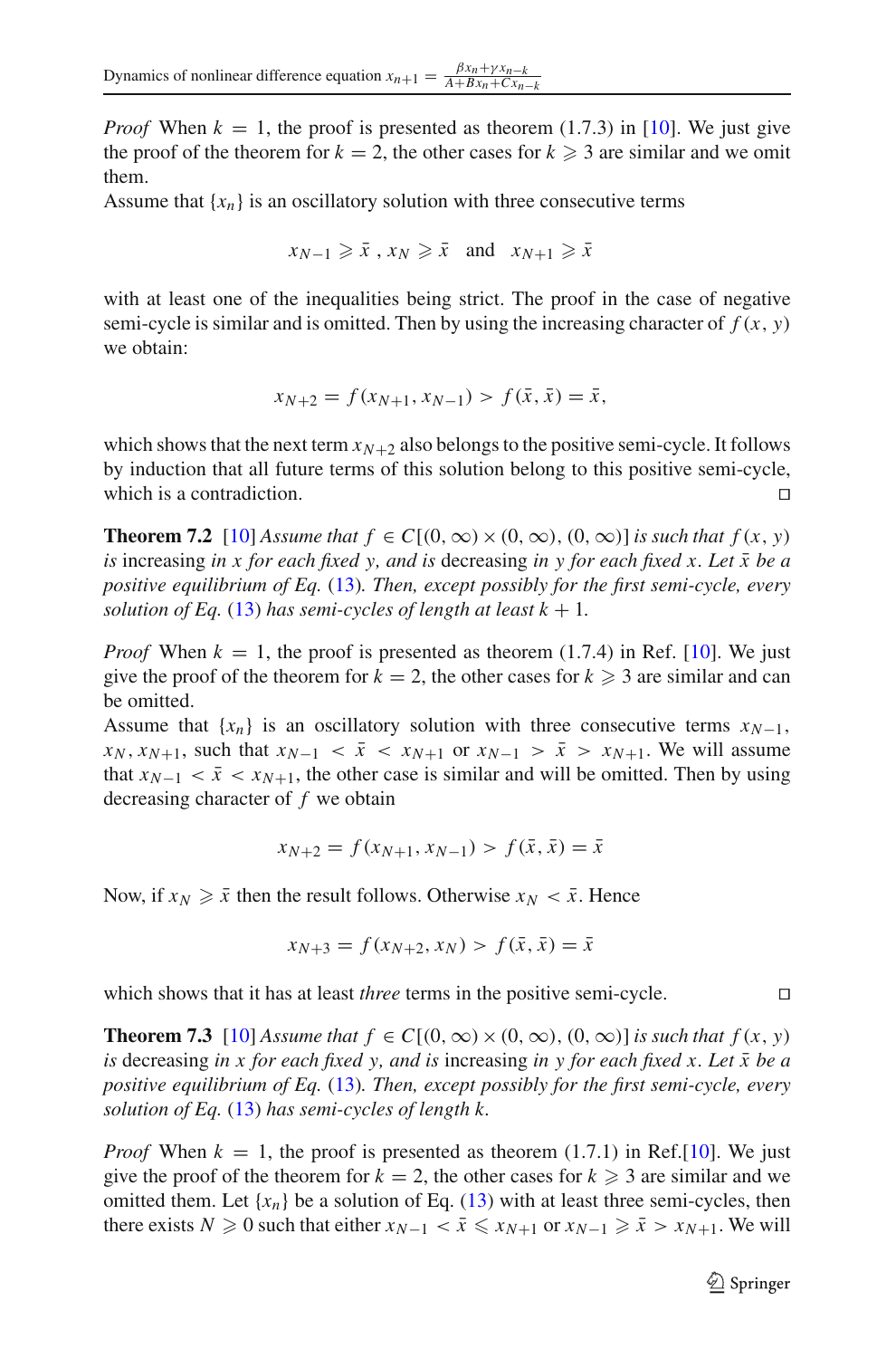assume that  $x_{N-1} < \bar{x} \le x_{N+1}$ , the other case is similar and will be omitted. Then by using the monotonic character of  $f(x, y)$  we have

$$
x_{N+2} = f(x_{N+1}, x_{N-1}) < f(\bar{x}, \bar{x}) = \bar{x},
$$

and

$$
x_{N+3} = f(x_{N+2}, x_N) > f(\bar{x}, \bar{x}) = \bar{x}.
$$

Thus,

$$
x_{N+2} < \bar{x} < x_{N+3}.
$$

 $\Box$ 

By using the Theorems  $5.1-5.4$  $5.1-5.4$  together with Theorems  $7.1-7.3$  $7.1-7.3$ , it is easy to obtain the following results concerning semi-cycle analysis.

**Theorem 7.4** Assume that  $p = q$ ,  $p + 1 > r$ , and  $\{y_n\}_{n=-k}^{\infty}$  is a nonnegative solution *of Eq.* [\(2\)](#page-1-0)*. Then the following statements are true:*

- *(i) Except possibly for the first semi-cycle, every oscillatory solution of Eq. [\(2\)](#page-1-0) has semi-cycles of length k.*
- $(iii)$  *If*  $(y_{-k} \bar{y})(y_{-k+1} \bar{y}) \cdots (y_0 \bar{y}) > 0$ , then  $\{y_n\}_{n=-k}^{\infty}$  *is not an oscillatory solution.*

**Theorem 7.5** Assume that  $p > q$ ,  $p + 1 > r$ , and  $\{y_n\}_{n=-k}^{\infty}$  is a nonnegative solution *of Eq. [\(2\)](#page-1-0). Then the following statements are true:*

- *(i) If*  $p \leq q + \frac{qr}{p}$ *, then except possibly for the first semi-cycle, every oscillatory solution of Eq.* [\(2\)](#page-1-0) *has semi-cycles of length k.*
- *(ii)* If  $q + \frac{qr}{p} < p < q + r$ , then except possibly for the first semi-cycle, every *oscillatory solution of Eq.* [\(2\)](#page-1-0) *which lies in the invariant interval*  $[0, \frac{r}{p-q}]$  *has semi-cycles of length k.*
- *(iii)* If  $p > q + r$ , then every oscillatory solution of Eq. [\(2\)](#page-1-0) which lies in the invariant *interval*  $\left[\frac{r}{p-q}, \frac{p}{q}\right]$  *has semi-cycles of length at least k.*
- *(iv)* If  $p = q + r$ , then Eq. [\(2\)](#page-1-0) does not have oscillatory solutions.

**Theorem 7.6** Assume that  $q > p$ ,  $p + 1 > r$ , and  $\{y_n\}_{n=-k}^{\infty}$  is a nonnegative solution *of Eq.* [\(2\)](#page-1-0)*. Then the following statements are true:*

- *(i)* If  $q \leqslant p + pr$ , then except possibly for the first semi-cycle, every oscillatory *solution of Eq.* [\(2\)](#page-1-0) *has semi-cycles of length k.*
- *(ii)* If  $p + pr < q < p + qr$ , then every oscillatory solution of Eq. [\(2\)](#page-1-0) which lies in *the invariant interval*  $[0, \frac{pr}{q-p}$  *has semi-cycles of length k.*
- *(iii) If q* > *p*+*qr, then every oscillatory solution of Eq.* [\(2\)](#page-1-0) *which lies in the invariant interval*  $\left[\frac{pr}{q-p}, 1\right]$  *has semi-cycles of length k.*
- *(iv)* If  $q = p + q$ , then every oscillatory solution of Eq. [\(2\)](#page-1-0) has semi-cycles of *length k. In particular, Eq.* [\(2\)](#page-1-0) *does not have oscillatory solutions with*  $(y_{-k} - \frac{p}{q})$  $(y_{-k+1} - \frac{p}{q}) \cdots (y_0 - \frac{p}{q}) > 0.$

 $\mathcal{L}$  Springer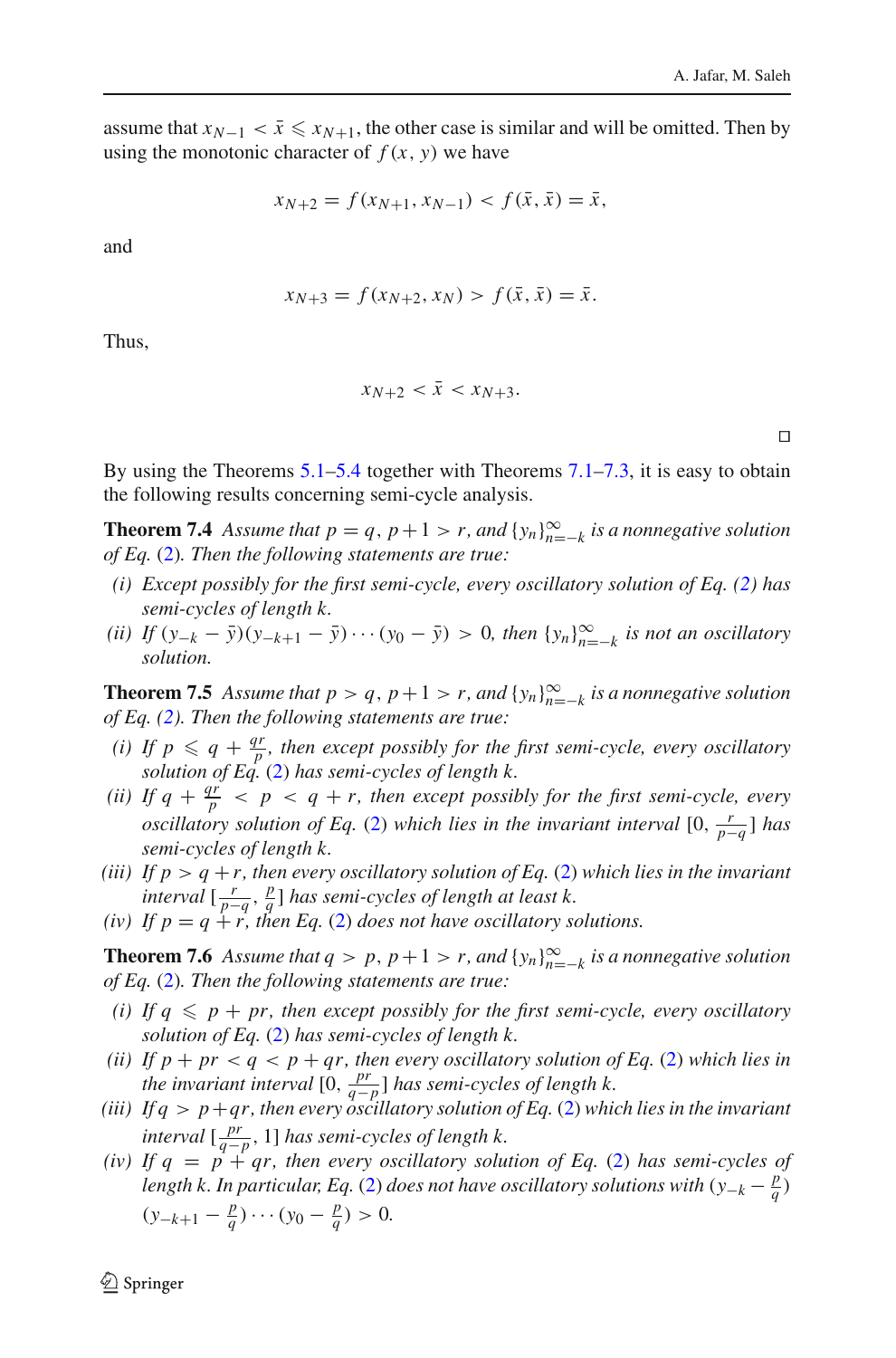# **8 Analysis of global stability**

<span id="page-18-1"></span>**Theorem 8.1** [\[10](#page-29-1)] *Consider the difference equation*

<span id="page-18-0"></span>
$$
y_{n+1} = f(y_n, y_{n-k}), \quad n \in \mathbb{N}_0,
$$
 (26)

*where*  $k \in \{1, 2, \ldots\}$ *. Let*  $I = [a, b]$  *be some interval of real numbers and assume that*

 $f : [a, b] \times [a, b] \rightarrow [a, b]$ 

*is a continuous function satisfying the following properties:*

*(a) f* (*u*, v) *is nondecreasing in each of its arguments u and* v*.*

*(b) The equation*

$$
f(y, y) = y
$$

*has a unique positive solution.*

*Then Eq.* [\(26\)](#page-18-0) *has a unique equilibrium point*  $\bar{y} \in [a, b]$  *and every solution of Eq.* (26) *converges to*  $\bar{y}$ *.* 

*Proof* Set

$$
m_0 = a \quad \text{and} \quad M_0 = b,
$$

and for  $i = 1, 2, \ldots$  set

$$
M_i = f(M_{i-1}, M_{i-1})
$$
 and  $m_i = f(m_{i-1}, m_{i-1}).$ 

Now observe that for each  $i \geqslant 0$ ,

$$
m_0 \leqslant m_1 \leqslant \cdots \leqslant m_i \leqslant \cdots \leqslant M_i \leqslant \cdots \leqslant M_1 \leqslant M_0,
$$

and

$$
m_i \leqslant y_l \leqslant M_i \quad \text{for} \quad l \geqslant 2i+1.
$$

Set

$$
m = \lim_{i \to \infty} m_i \text{ and } M = \lim_{i \to \infty} M_i.
$$

Then clearly

$$
m \leqslant \liminf_{i \to \infty} y_i \leqslant \limsup_{i \to \infty} y_i \leqslant M,
$$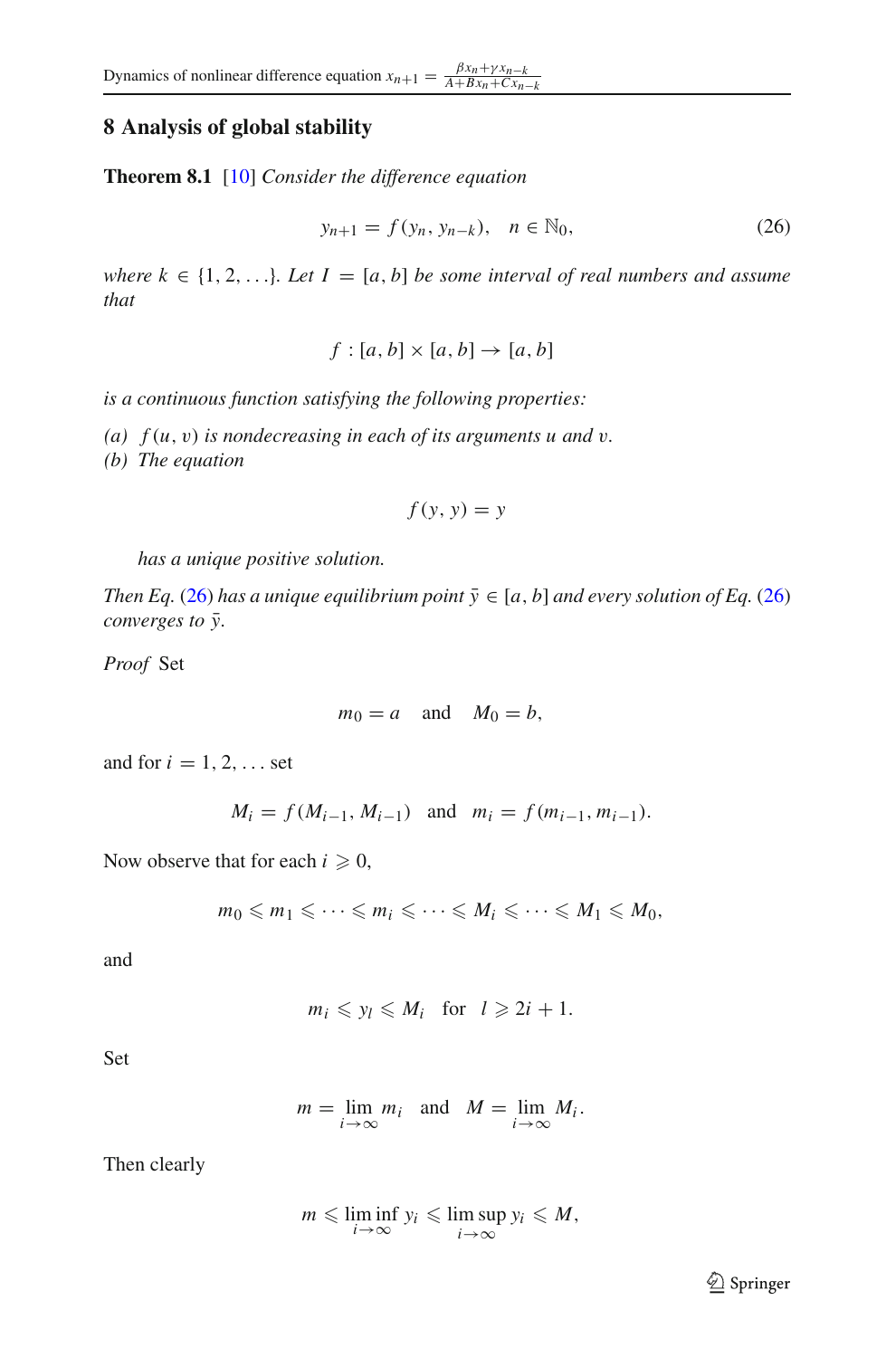and by the continuity of *f* ,

$$
m = f(m, m)
$$
 and  $M = f(M, M)$ .

In view of (b),

$$
m=M=\bar{y},
$$

<span id="page-19-2"></span>from which the result follows.

**Theorem 8.2** [\[10](#page-29-1)] *Consider the difference equation*

<span id="page-19-0"></span>
$$
y_{n+1} = f(y_n, y_{n-k}), \quad n \in \mathbb{N}_0,
$$
 (27)

*where*  $k \in \{1, 2, \ldots\}$ *. Let*  $I = [a, b]$  *be some interval of real numbers and assume that*

$$
f:[a,b]\times[a,b]\to[a,b]
$$

*is a continuous function satisfying the following properties:*

- (a)  $f(u, v)$  *is* nondecreasing *in*  $u \in [a, b]$  *for each*  $v \in [a, b]$  *and* nonincreasing *in*  $v \in [a, b]$  *for each*  $u \in [a, b]$ .
- *(b)* If  $(m, M) \in [a, b] \times [a, b]$  *is a solution of the system*

$$
m = f(m, M) \quad \text{and} \quad M = f(M, m),
$$

*then*  $m = M$ .

*Then Eq.* [\(27\)](#page-19-0) has a unique equilibrium  $\bar{y}$  and every solution of Eq. ([27\)](#page-19-0) converges to  $\bar{v}$ .

<span id="page-19-3"></span>**Theorem 8.3** [\[10](#page-29-1)] *Consider the difference equation*

<span id="page-19-1"></span>
$$
y_{n+1} = f(y_n, y_{n-k}), \quad n \in \mathbb{N}_0,
$$
 (28)

*where*  $k \in \{1, 2, \ldots\}$ *. Let*  $I = [a, b]$  *be some interval of real numbers and assume that*

$$
f : [a, b] \times [a, b] \rightarrow [a, b]
$$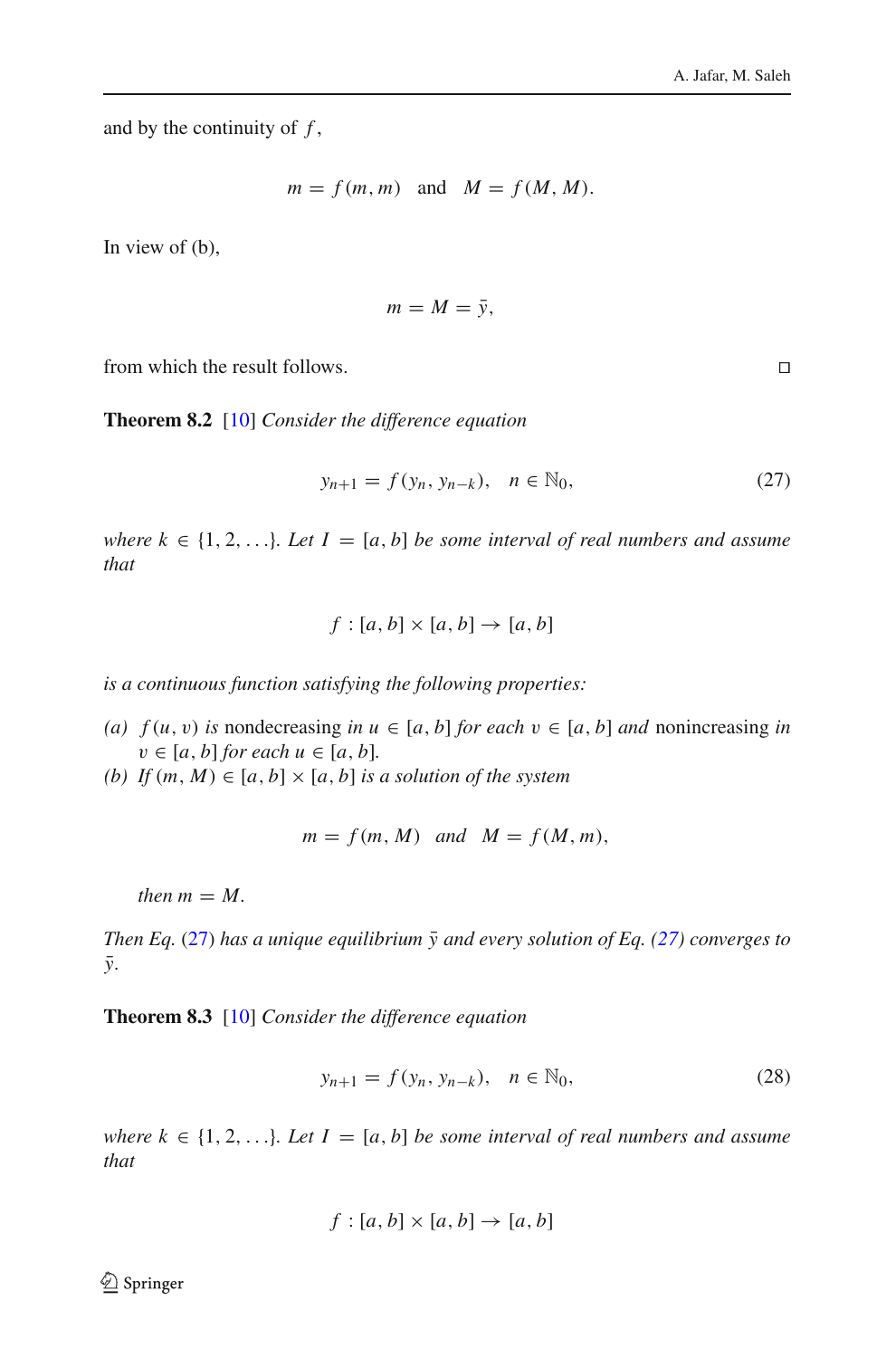*is a continuous function satisfying the following properties:*

- *(a)*  $f(u, v)$  *is* nonincreasing *in*  $u \in [a, b]$  *for each*  $v \in [a, b]$  *and* nondecreasing *in*  $v \in [a, b]$  *for each*  $u \in [a, b]$ *.*
- *(b)* If  $(m, M) \in [a, b] \times [a, b]$  *is a solution of the system*

$$
m = f(M, m) \quad and \quad M = f(m, M),
$$

*then*  $m = M$ .

*Then Eq.* [\(28\)](#page-19-1) *has a unique equilibrium*  $\bar{y} \in [a, b]$  *and every solution of Eq.* (28) *converges to*  $\bar{y}$ *.* 

*Proof* Set

$$
m_0 = a \quad \text{and} \quad M_0 = b
$$

and for  $i = 1, 2, \ldots$  set

$$
m_i = f(M_{i-1}, m_{i-1})
$$
 and  $M_i = f(m_{i-1}, M_{i-1}).$ 

Now observe that

$$
m_0 \leqslant m_1 \leqslant \cdots \leqslant m_i \leqslant \cdots \leqslant M_i \leqslant \cdots \leqslant M_1 \leqslant M_0,
$$

and

$$
m_i \leqslant y_l \leqslant M_i \quad \text{for } l \geqslant 2i+1.
$$

Set

$$
m = \lim_{i \to \infty} m_i \quad \text{and} \quad M = \lim_{i \to \infty} M_i.
$$

Then clearly

$$
m \leqslant \liminf_{i \to \infty} y_i \leqslant \limsup_{i \to \infty} y_i \leqslant M,
$$

and by the continuity of *f* ,

$$
m = f(M, m)
$$
 and  $M = f(m, M)$ .

In view of (b)  $m = M = \overline{y}$ .

<span id="page-20-1"></span>**Theorem 8.4** [\[10](#page-29-1)] *Consider the difference equation*

<span id="page-20-0"></span>
$$
y_{n+1} = f(y_n, y_{n-k}), \quad n \in \mathbb{N}_0,
$$
 (29)

<sup>2</sup> Springer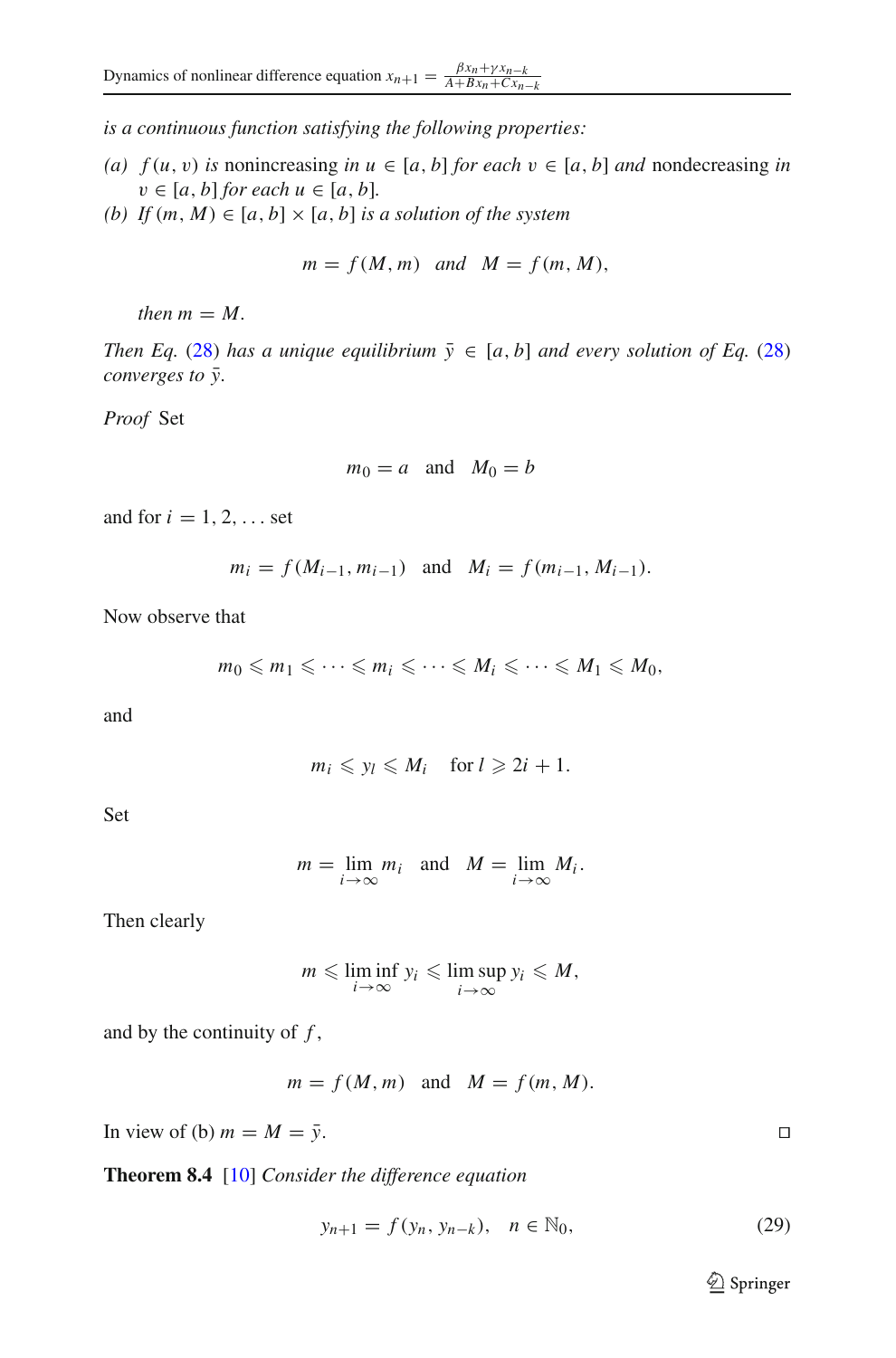*where*  $k \in \{1, 2, \ldots\}$ *. Let*  $I = [a, b]$  *be some interval of real numbers and assume that*

$$
f : [a, b] \times [a, b] \rightarrow [a, b]
$$

*is a continuous function satisfying the following properties:*

*(a) f* (*u*, v) *is nonincreasing in each of its arguments u and* v*.*

*(b)* If  $(m, M) \in [a, b] \times [a, b]$  *is a solution of the system* 

 $m = f(M, M)$  *and*  $M = f(m, m)$ ,

*then*  $m = M$ .

*Then Eq.* [\(29\)](#page-20-0) *has a unique equilibrium*  $\bar{y} \in [a, b]$  *and every solution of Eq.* (29) *converges to*  $\bar{y}$ *.* 

*Proof* Set

$$
m_0 = a \quad \text{and} \quad M_0 = b
$$

and for  $i = 1, 2, \ldots$  set

$$
m_i = f(M_{i-1}, M_{i-1})
$$
 and  $M_i = f(m_{i-1}, m_{i-1}).$ 

Now observe that

$$
m_0 \leqslant m_1 \leqslant \cdots \leqslant m_i \leqslant \cdots \leqslant M_i \leqslant \cdots \leqslant M_1 \leqslant M_0,
$$

and

$$
m_i \leqslant y_l \leqslant M_i \quad \text{for } l \geqslant 2i+1.
$$

Set

$$
m = \lim_{i \to \infty} m_i \quad \text{and} \quad M = \lim_{i \to \infty} M_i.
$$

Then clearly

$$
m \leqslant \liminf_{i \to \infty} y_i \leqslant \limsup_{i \to \infty} y_i \leqslant M,
$$

and by the continuity of *f* ,

$$
m = f(M, M)
$$
 and  $M = f(m, m)$ ,

and so  $m = M = \overline{y}$ .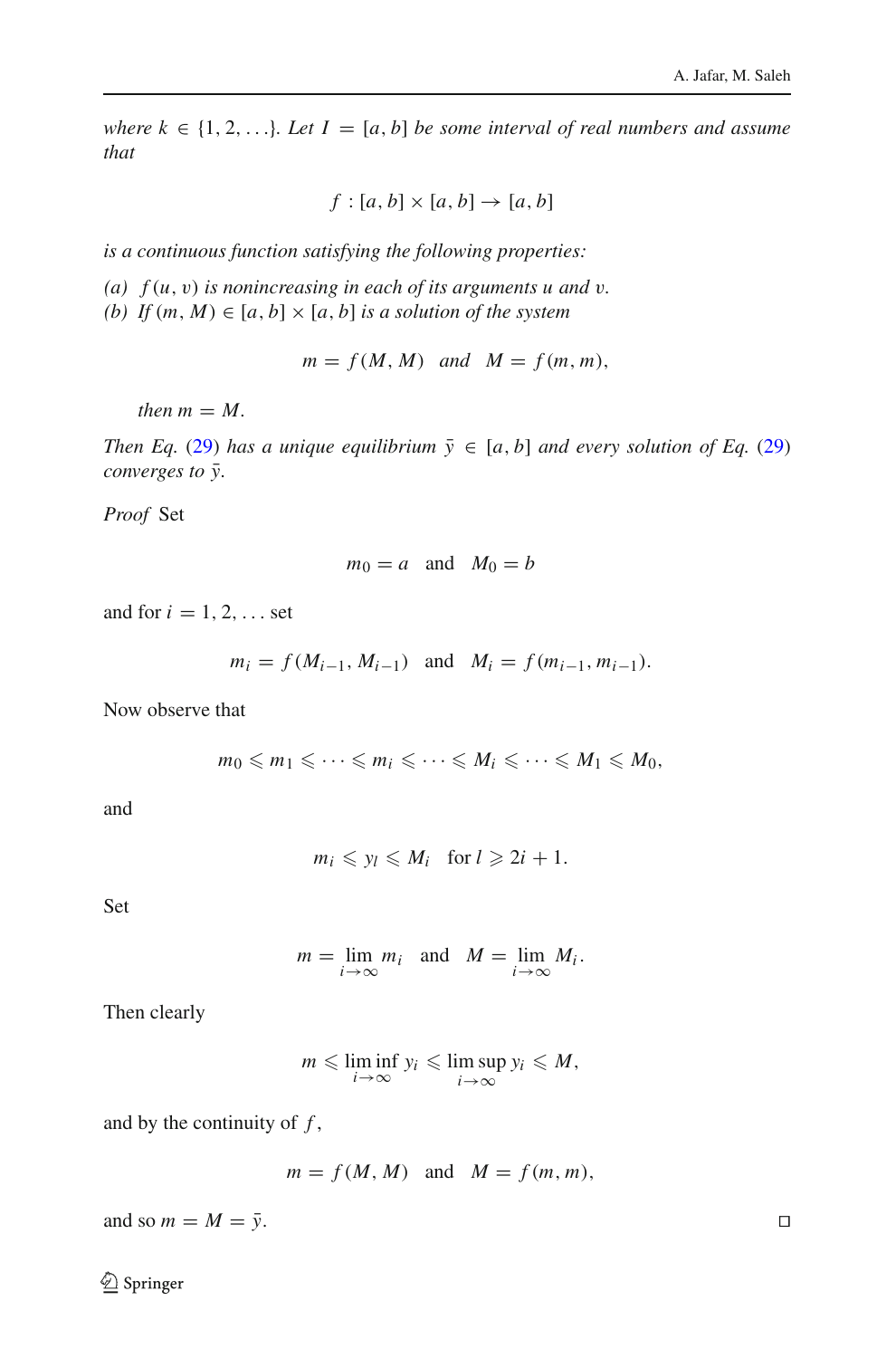## **8.1 Global stability of the zero equilibrium point**

**Theorem 8.5** Assume that  $p + 1 < r$ , then the zero equilibrium of Eq. [\(2\)](#page-1-0) is globally asymptotically stable*.*

*Proof* Consider the function

$$
f(x, y) = \frac{px + y}{r + qx + y}.
$$

By using Theorem [5.1](#page-8-2) (ii, iii, iv), note that  $f(x, y)$  is nondecreasing in each of its arguments in the intervals

$$
I = \begin{cases} \left[0, \frac{r}{p-q}\right] & \text{where } p > q\\ \left[0, \frac{pr}{q-p}\right] & \text{where } p < q\\ \left[0, \infty\right] & \text{where } p = q \end{cases}
$$

Now, let  $(m, M) \in I \times I$  is a solution of the system,

$$
m = f(M, M) \quad \text{and} \quad M = f(m, m),
$$

then

$$
m = \frac{pM + M}{r + qM + M}
$$
 and 
$$
M = \frac{pm + m}{r + qm + m},
$$
  

$$
rm + qmM + mM = pM + M
$$
  

$$
rM + qmM + mM = pm + m.
$$

This yields  $(M - m)(r + p + 1) = 0$ , then the only solution is  $m = M$ . Then both conditions of Theorem [8.1](#page-18-1) hold, therefore, every solution of Eq. [\(2\)](#page-1-0) converges to  $\bar{y}$  in the interval *I*.

As  $\bar{y}$  is locally asymptotically stable under the condition  $p + 1 < r$  as shown in Sect. [3.1,](#page-4-4) then by Definition [3.1,](#page-3-2) it is *globally asymptotically stable* on the interval *I*.  $\Box$ 

### **8.2 Global stability of the positive equilibrium point**

We studied the local stability of the *positive equilibrium point* under the following conditions:

$$
p + 1 > r,\tag{30}
$$

<span id="page-22-0"></span>
$$
q + r < 3p + 1 + qr + pq. \tag{31}
$$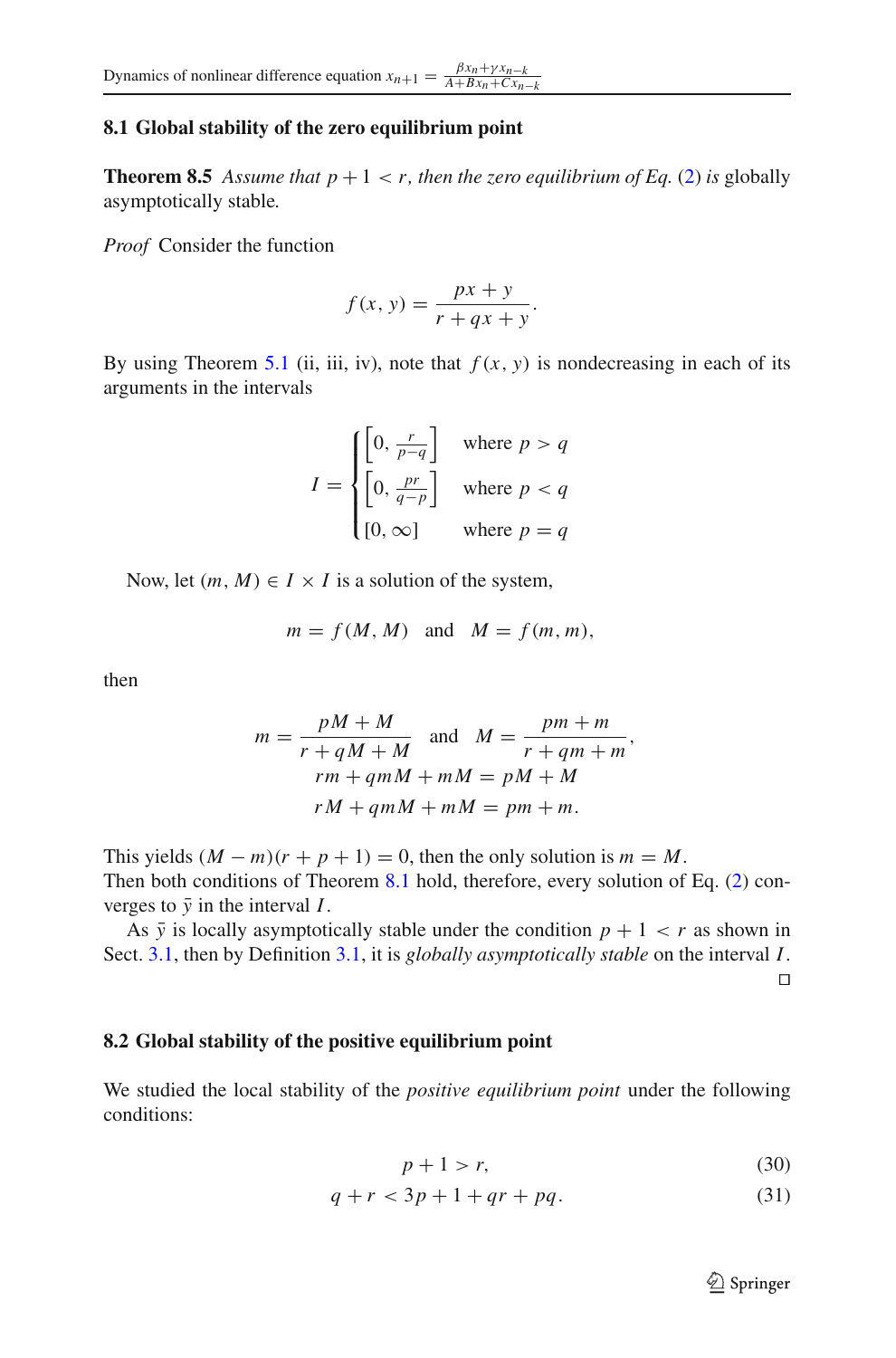**Theorem 8.6** Assume that  $p > q$ , [\(30\)](#page-22-0) and [\(31\)](#page-22-0) hold, then:

- *(i)* If  $p \leq q + \frac{qr}{p}$ , then the unique positive equilibrium of Eq. [\(2\)](#page-1-0) on the interval  $[0, \frac{p}{q}]$  *is* globally asymptotically stable.
- *(ii)* If  $q + \frac{qr}{p} < p < q + r$ , then the unique positive equilibrium of Eq. [\(2\)](#page-1-0) on the *interval*  $[0, \frac{r}{p-q}]$  *is* globally asymptotically stable.
- *(iii)* If  $q + r < p \leq 1 + r$ , then the unique positive equilibrium of Eq. [\(2\)](#page-1-0) on the *interval*  $\left[\frac{r}{p-q}, \frac{p}{q}\right]$  *is* globally asymptotically stable.
- *Proof* (i) Consider the function  $f(x, y) = \frac{px+y}{r+qx+y}$ , by using Theorem [5.1](#page-8-2) (iii), note that *f* (*x*, *y*) is nondecreasing in each of its arguments in the interval [0,  $\frac{r}{p-q}$ ]. By the assumption  $q < p \leq q + \frac{qr}{p}$ , implies that  $\frac{p}{q} \leq \frac{r}{p-q}$ , so  $f(x, y)$  is nondecreasing in each of its arguments in the interval  $[0, \frac{p}{q}] \subset [0, \frac{r}{p-q}]$ .

Now, let  $(m, M) \in [0, \frac{p}{q}] \times [0, \frac{p}{q}]$  be a solution of the system

$$
m = f(M, M) \quad \text{and} \quad M = f(m, m),
$$

then

$$
m = \frac{pM + M}{r + qM + M}
$$
 and 
$$
M = \frac{pm + m}{r + qm + m},
$$
  
\n
$$
rm + qmM + mM = pM + M
$$
  
\n
$$
rM + qmM + mM = pm + m.
$$

This yields  $(M - m)(r + p + 1) = 0$ , then the only solution is  $m = M$ . Therefore, both conditions of Theorem [8.1](#page-18-1) hold, then every solution of Eq. [\(2\)](#page-1-0) converges to  $\bar{y}$  in the interval [0,  $\frac{p}{q}$ ].

As  $\bar{y}$  is locally asymptotically stable under the conditions [\(30\)](#page-22-0) and [\(31\)](#page-22-0), then it is *globally asymptotically stable* on the interval  $[0, \frac{p}{q}]$  by the Definition [3.1.](#page-3-2)

(ii) As we have seen above, by Theorem [5.1](#page-8-2) (iii) the function  $f(x, y)$  is nondecreasing in each of its arguments in the interval  $[0, \frac{r}{p-q}]$ . Let  $(m, M) \in [0, \frac{r}{p-q}] \times [0, \frac{r}{p-q}]$  is a solution of the system

$$
m = f(M, M) \quad \text{and} \quad M = f(m, m),
$$

then

$$
m = \frac{pM + M}{r + qM + M}
$$
 and 
$$
M = \frac{pm + m}{r + qm + m},
$$
  
\n
$$
rm + qmM + mM = pM + M
$$
  
\n
$$
rM + qmM + mM = pm + m.
$$

This yields  $(M - m)(r + p + 1) = 0$ , then the only solution is  $m = M$ . Therefore, both conditions of Theorem [8.1](#page-18-1) hold, then every solution of Eq. [\(2\)](#page-1-0) converges to  $\bar{y}$  in the interval [0,  $\frac{r}{p-q}$ ].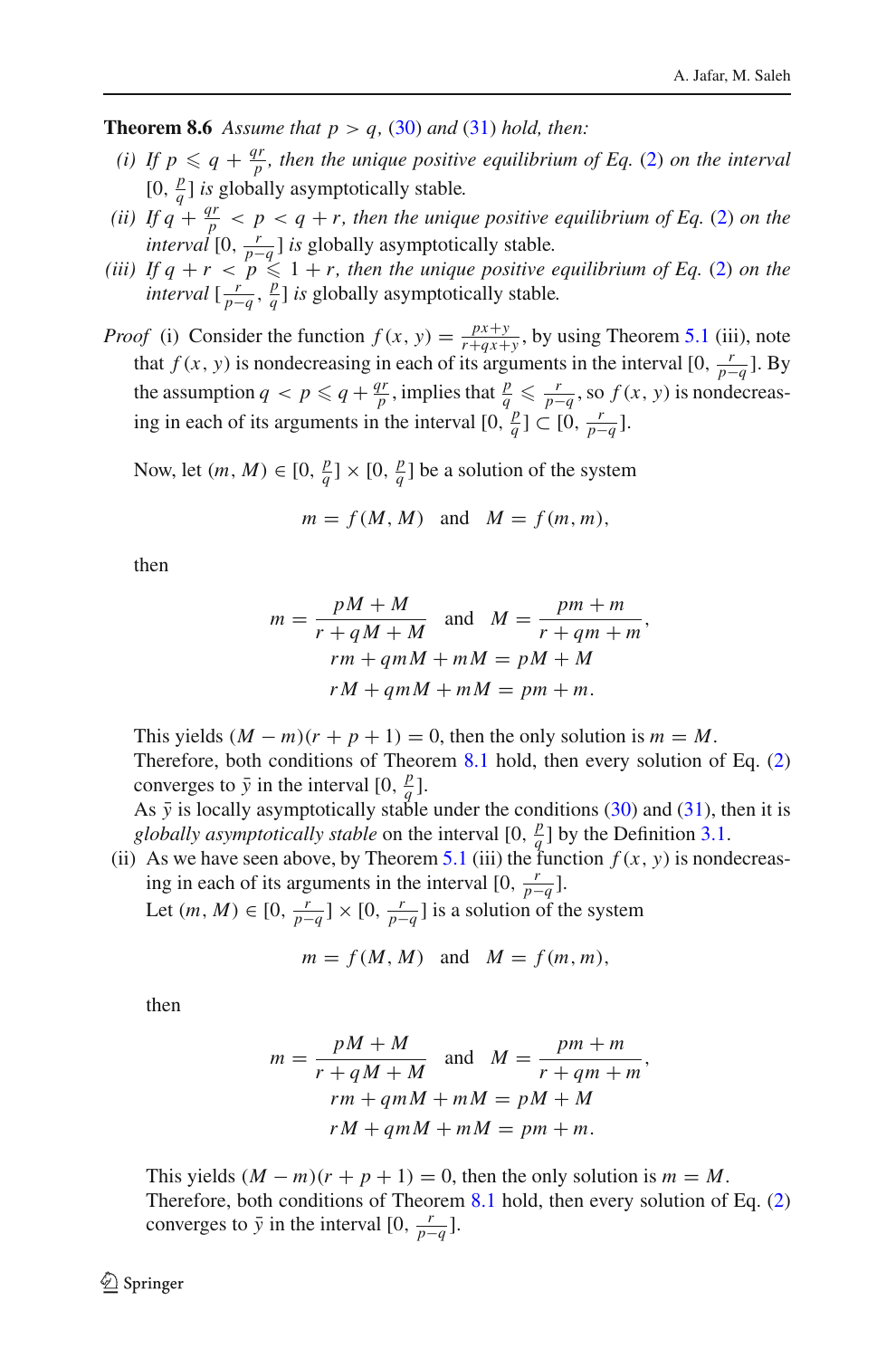Since  $\bar{y}$  is locally asymptotically stable under the conditions [\(30\)](#page-22-0) and [\(31\)](#page-22-0), then it is *globally asymptotically stable* on the interval  $[0, \frac{r}{p-q}]$  by the Definition [3.1.](#page-3-2)<br>Purthaseous 5.1.(iii) the function  $f(u, y)$  is negative and in a proposition and proposition (iii) By Theorem [5.1](#page-8-2) (iii) the function  $f(x, y)$  is nondecreasing in *x* and nonincreasing in *y* in the interval  $\left[\frac{r}{p-q}, \infty\right)$ . By the assumption  $q + \frac{qr}{p} < p < q + r$ , implies  $\frac{p}{p}$  < *p* − *q* < *r* then 1 <  $\frac{r}{p-q}$  <  $\frac{p}{q}$ , i.e. the interval  $\left[\frac{r}{p-q}, \frac{p}{q}\right] \subset \left[\frac{r}{p-q}, \infty\right)$ . Let  $(m, M) ∈ [\frac{r}{p-q}, \frac{p}{q}] × [\frac{r}{p-q}, \frac{p}{q}]$  be a solution of the system

$$
m = f(m, M)
$$
 and  $M = f(M, m)$ ,

then

$$
m = \frac{pm + M}{r + qm + M} \text{ and } M = \frac{pM + m}{r + qM + m},
$$
  

$$
rm + qm2 + mM = pm + M
$$
  

$$
rM + qM2 + mM = pM + m.
$$

This yields

$$
(M - m) [r + q(M + m) - p + 1] = 0
$$

Then either  $m = M$  or  $M + m = \frac{p-(1+r)}{q}$  which contradicts the assumption  $p < 1 + r$ . So the only solution is  $m = M$ .

Then both conditions of Theorem [8.2](#page-19-2) hold, therefore every solution of Eq. [\(2\)](#page-1-0) converges to  $\bar{y}$  in the interval  $\left[\frac{r}{p-q}, \frac{p}{q}\right]$ .

By Definition  $3.1$ ,  $\bar{y}$  is locally asymptotically stable under the conditions [\(30\)](#page-22-0) and [\(31\)](#page-22-0), then it is *globally asymptotically stable* on the interval  $\left[\frac{r}{p-q}, \frac{p}{q}\right]$ . □

**Theorem 8.7** Assume that  $p < q$ , [\(30\)](#page-22-0) and [\(31\)](#page-22-0) hold, then:

- *(i)* If  $q \leq p + pr$ , then the unique positive equilibrium of Eq. [\(2\)](#page-1-0) on the interval  $[0, \frac{p}{q}]$  *is* globally asymptotically stable.
- *(ii)* If  $p^4$  +  $pr$  <  $q$  <  $p$  +  $qr$ , then the unique positive equilibrium of Eq. [\(2\)](#page-1-0) on the *interval* [0,  $\frac{\hat{p}r}{q-p}$ ] *is* globally asymptotically stable.
- *(iii)* If  $q > p + qr$ , then the unique positive equilibrium of Eq. [\(2\)](#page-1-0) on the interval  $\left[\frac{\hat{pr}}{q-p}, 1\right]$  *is* globally asymptotically stable.

*Proof* (i) Consider the function

$$
f(x, y) = \frac{px + y}{r + qx + y}.
$$

By using Theorem [5.1](#page-8-2) (iv), note that  $f(x, y)$  is nondecreasing in each of its arguments in the interval [0,  $\frac{pr}{q-p}$ ].

By the assumption 
$$
p < q \leq p + pr
$$
, implies that  $\frac{pr}{q-p} \geq 1 > \frac{p}{q}$ , so  $f(x, y)$  is

 $\mathcal{L}$  Springer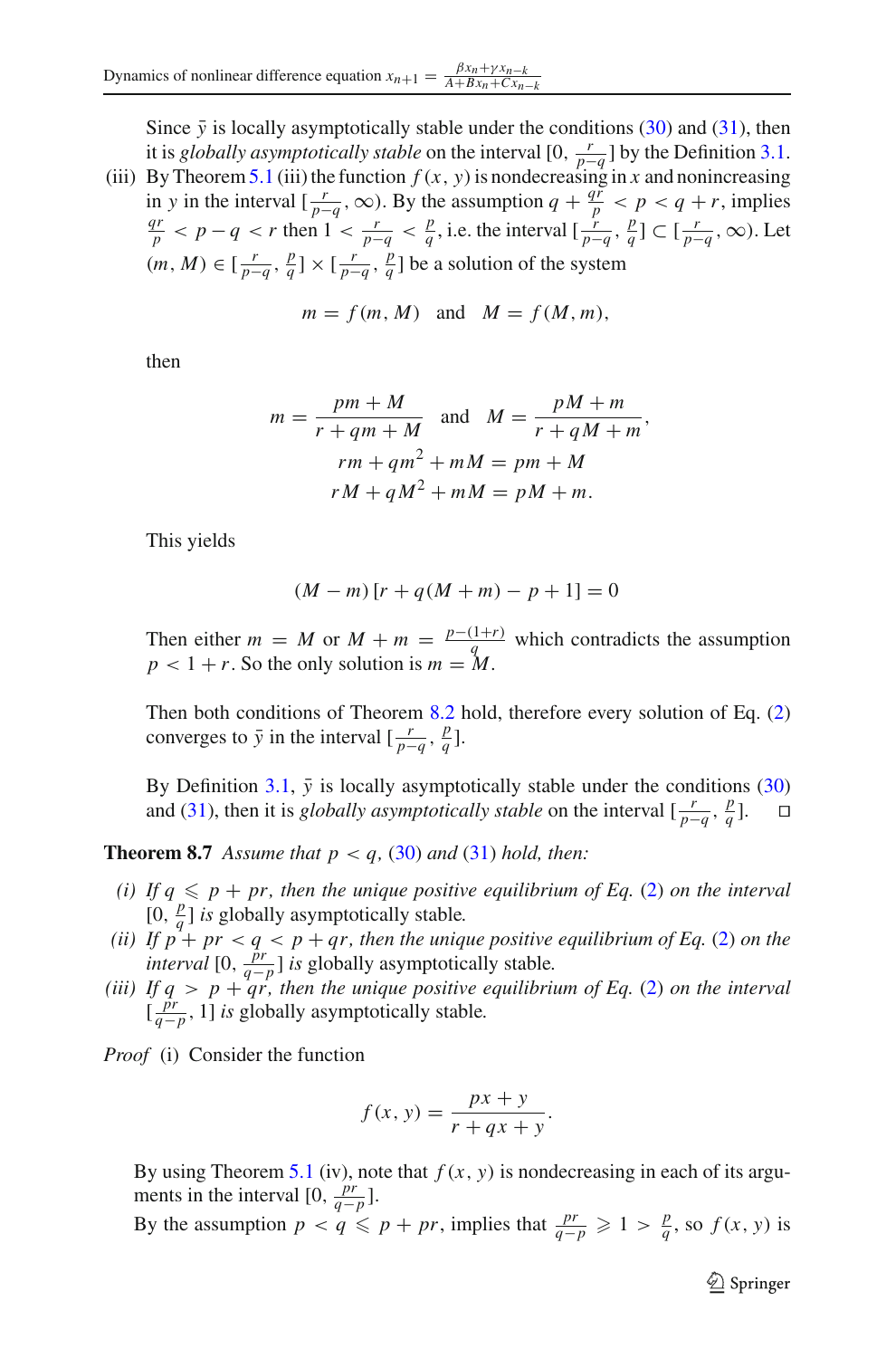nondecreasing in each of its arguments in the interval  $[0, \frac{p}{q}] \subset [0, \frac{pr}{q-p}]$ . Now, let  $(m, M) \in [0, \frac{p}{q}] \times [0, \frac{p}{q}]$  be a solution of the system

$$
m = f(M, M)
$$
 and  $M = f(m, m)$ ,

then

$$
m = \frac{pM + M}{r + qM + M}
$$
 and 
$$
M = \frac{pm + m}{r + qm + m},
$$
  

$$
rm + qmM + mM = pM + M
$$
  

$$
rM + qmM + mM = pm + m.
$$

This yields  $(M - m)(r + p + 1) = 0$ , then the only solution is  $m = M$ . Then both conditions of Theorem [8.1](#page-18-1) hold, therefore, every solution of Eq. [\(2\)](#page-1-0) converges to  $\bar{y}$  in the interval  $[0, \frac{p}{q}]$ .

As  $\bar{y}$  is locally asymptotically stable under the conditions [\(30\)](#page-22-0) and [\(31\)](#page-22-0), then it is *globally asymptotically stable* on the interval  $[0, \frac{p}{q}]$  by the Definition [3.1.](#page-3-2)

(ii) As we see above, by Theorem [5.1](#page-8-2) (iv) the function  $f(x, y)$  is nondecreasing in each of its arguments in the interval  $[0, \frac{pr}{q-p}]$ .

Let  $(m, M) \in [0, \frac{pr}{q-p}] \times [0, \frac{pr}{q-p}]$  be a solution of the system

$$
m = f(M, M) \quad \text{and} \quad M = f(m, m),
$$

then

$$
m = \frac{pM + M}{r + qM + M} \text{ and } M = \frac{pm + m}{r + qm + m},
$$
  
\n
$$
rm + qmM + mM = pM + M
$$
  
\n
$$
rM + qmM + mM = pm + m.
$$

This yields  $(M - m)(r + p + 1) = 0$ , then the only solution is  $m = M$ . Therefore, both conditions of Theorem [8.1](#page-18-1) hold, then every solution of Eq. [\(2\)](#page-1-0) converges to  $\bar{y}$  in the interval  $[0, \frac{pr}{q-p}]$ .

Since  $\bar{y}$  is locally asymptotically stable under the conditions [\(30\)](#page-22-0) and [\(31\)](#page-22-0), then it is *globally asymptotically stable* on the interval  $[0, \frac{pr}{q-p}]$  by the Definition [3.1.](#page-3-2) (iii) By Theorem [5.1](#page-8-2) (iv) the function  $f(x, y)$  is nonincreasing in *x* and nondecreasing

in *y* in the interval  $\left[\frac{pr}{q-p}, 1\right] \subset \left[\frac{pr}{q-p}, \infty\right)$ . Let  $(m, M) \in [\frac{pr}{q-p}, 1] \times [\frac{pr}{q-p}, 1]$  be a solution of the system

$$
m = f(M, M) \quad \text{and} \quad M = f(m, m),
$$

then

$$
m = \frac{pM + M}{r + qM + M}
$$
 and 
$$
M = \frac{pm + m}{r + qm + m},
$$
  

$$
rm + qmM + mM = pM + M
$$
  

$$
rM + qmM + mM = pm + m.
$$

 $\mathcal{L}$  Springer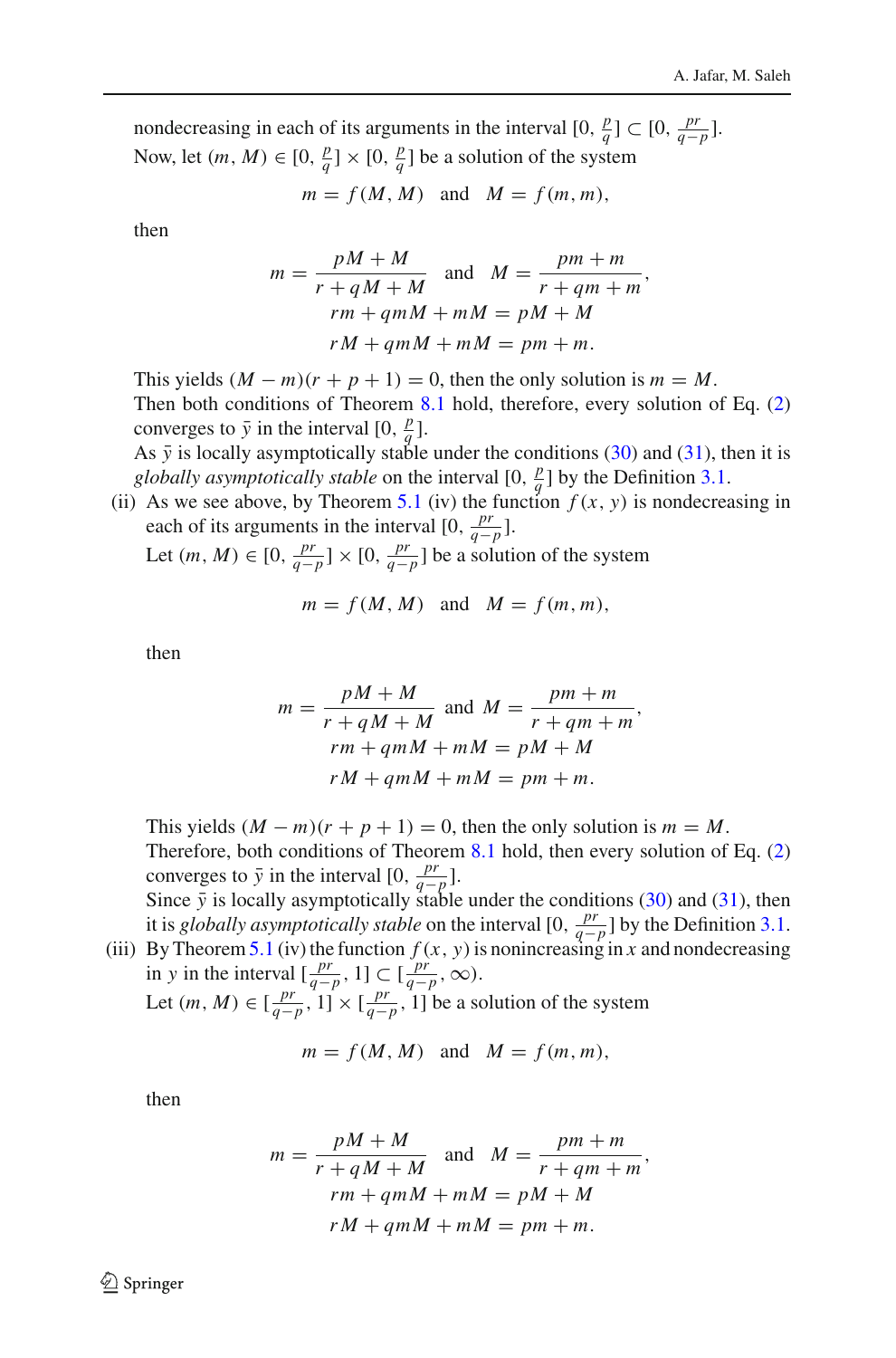This yields  $(M - m)(r + p + 1) = 0$ , then the only solution is  $m = M$ . Therefore, both conditions of Theorem [8.3](#page-19-3) hold, then every solution of Eq. [\(2\)](#page-1-0) converges to  $\bar{y}$  in the interval  $\left[\frac{pr}{q-p}, 1\right]$ .

By Definition [3.1,](#page-3-2)  $\bar{y}$  is locally asymptotically stable under the conditions [\(30\)](#page-22-0) and (31), then it is *globally asymptotically stable* on the interval  $\left[\frac{pr}{m}, 1\right]$ . and [\(31\)](#page-22-0), then it is *globally asymptotically stable* on the interval  $\left[\frac{pr}{q-p}, 1\right]$ . □

**Theorem 8.8** Assume that  $p = q$ , [\(30\)](#page-22-0) and [\(31\)](#page-22-0) hold, then the unique positive equi*librium of Eq.* [\(2\)](#page-1-0) *is* globally asymptotically stable*.*

*Proof* Consider the function

$$
f(x, y) = \frac{px + y}{r + px + y}.
$$

By using the derivative of  $f(x, y)$  with respect to *x* and *y*, then  $f(x, y)$  is nonincreasing in each of its arguments.

Now, let  $(m, M) \in [0, \infty] \times [0, \infty]$  be a solution of the system

$$
m = f(M, M) \quad \text{and} \quad M = f(m, m),
$$

then

$$
m = \frac{pM + M}{r + pM + M}
$$
 and 
$$
M = \frac{pm + m}{r + pm + m},
$$
  

$$
rm + qmM + mM = pM + M
$$
  

$$
rM + qmM + mM = pm + m.
$$

This yields  $(M - m)(r + p + 1) = 0$ , then the only solution is  $m = M$ .

Therefore, both conditions of Theorem [8.4](#page-20-1) hold, then every solution of Eq. [\(2\)](#page-1-0) converges to  $\bar{y}$ .

As  $\bar{y}$  is locally asymptotically stable under the conditions [\(30\)](#page-22-0) and [\(31\)](#page-22-0), then it is *obally asymptotically stable* by the Definition 3.1. *globally asymptotically stable* by the Definition [3.1.](#page-3-2)

# **9 Numerical approach**

In order to support our theoretical discussions and to illustrate the main results, we consider several interesting numerical examples, those represent different types of qualitative behavior of solutions to nonlinear difference Eq. [\(2\)](#page-1-0).

*Example 1* Assume that Eq. [\(2\)](#page-1-0) holds, take  $k = 4$ ,  $p = 0.5$ ,  $q = 3$  and  $r = 1$ . So the equation will be reduced to the following:

$$
y_{n+1} = \frac{0.5 y_n + y_{n-4}}{1 + 3 y_n + y_{n-4}}.
$$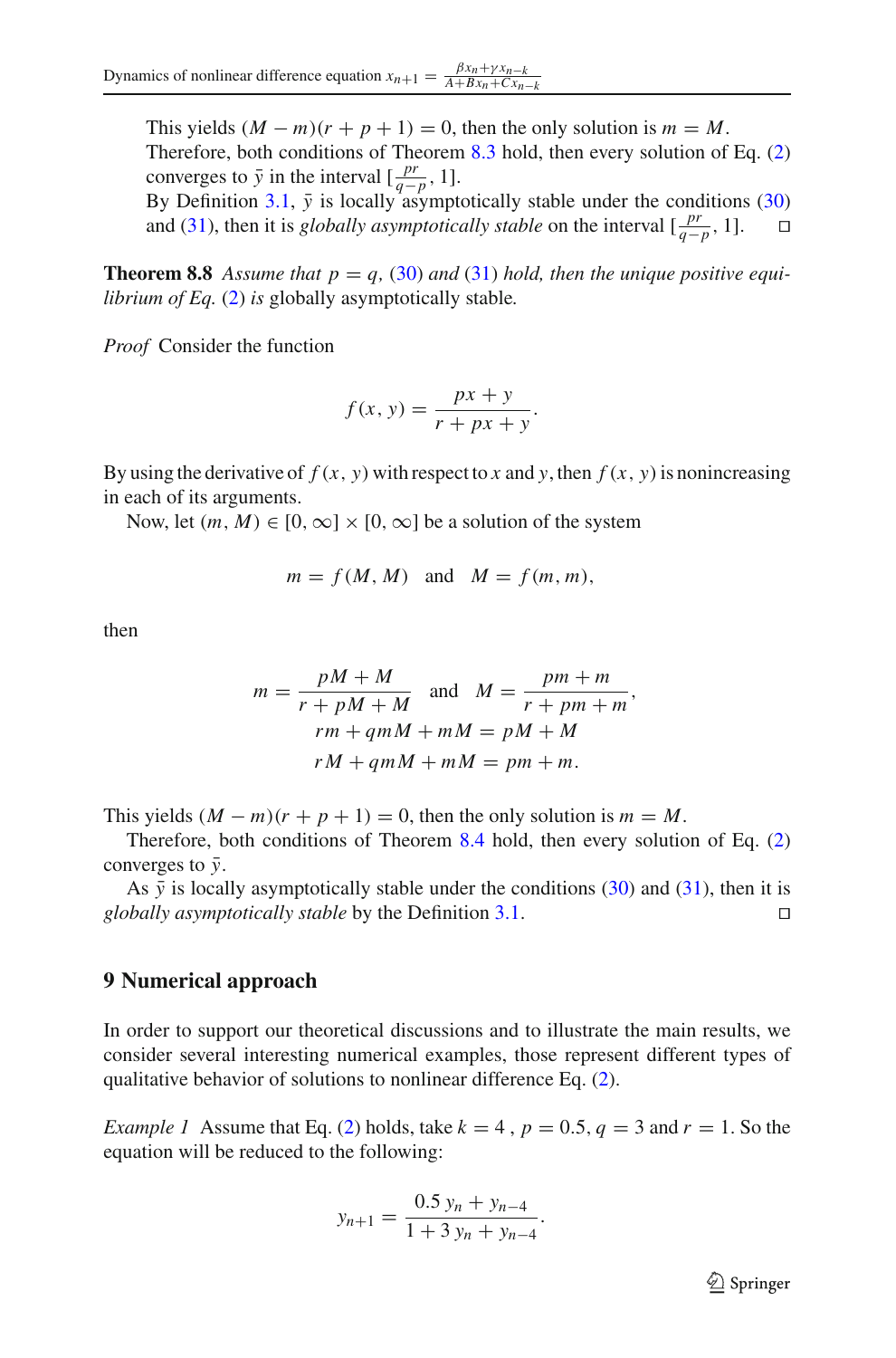

<span id="page-27-0"></span>**Fig. 1** The behavior of the equilibrium point of equation  $y_{n+1} = \frac{0.5 y_n + y_{n-4}}{1+3 y_n + y_{n-4}}$ 

In this case, the values of *p*, *q*, and *r* satisfy the conditions of local stability [\(30\)](#page-22-0) and [\(31\)](#page-22-0), so by theory the value of  $\bar{y} = \frac{p+1-r}{q+1} = \frac{0.5+1-1}{3+1} = 0.125$ . We assume the initial points  $y_0 = 1$ ,  $y_1 = 8$ ,  $y_2 = 5$ ,  $y_3 = 8$  and  $y_4 = 3$ , and the output of the numerical illustrated in Fig. [1,](#page-27-0) as expected as the theoretical results.

*Example 2* In this example, let the parameters  $p = 2$ ,  $q = 5$  and  $r = 4$ , and  $k = 3$ . So the Eq. [\(2\)](#page-1-0) will be reduced to the following:

$$
y_{n+1} = \frac{2y_n + y_{n-3}}{4 + 5y_n + y_{n-3}}.
$$

We assume the initial points  $y_0 = 3$ ,  $y_1 = 1$ ,  $y_2 = 2$  and  $y_3 = 0.5$ .

In this case, the values of  $p, q$ , and  $r$  satisfy the condition of global stability of the zero equilibrium point ( $p + 1 \leq r$ ), and this is clear numerically as illustrated in Fig. [2.](#page-28-0)

*Example 3* Assume that Eq. [\(2\)](#page-1-0) holds, take  $k = 4$ ,  $p = 0.25$ ,  $q = 20$  and  $r = 0.1$ . So the equation will be reduced to the following:

$$
y_{n+1} = \frac{0.25 y_n + y_{n-4}}{0.1 + 20 y_n + y_{n-4}}.
$$

We assume the initial points  $y_0 = 2$ ,  $y_1 = 3$ ,  $y_2 = 1$ ,  $y_3 = 4$  and  $y_4 = 3$ .

In this case, the values of  $p, q$ , and  $r$  contradict the condition of local stability [\(31\)](#page-22-0) such that

$$
q + r > 3p + 1 + qr + pq
$$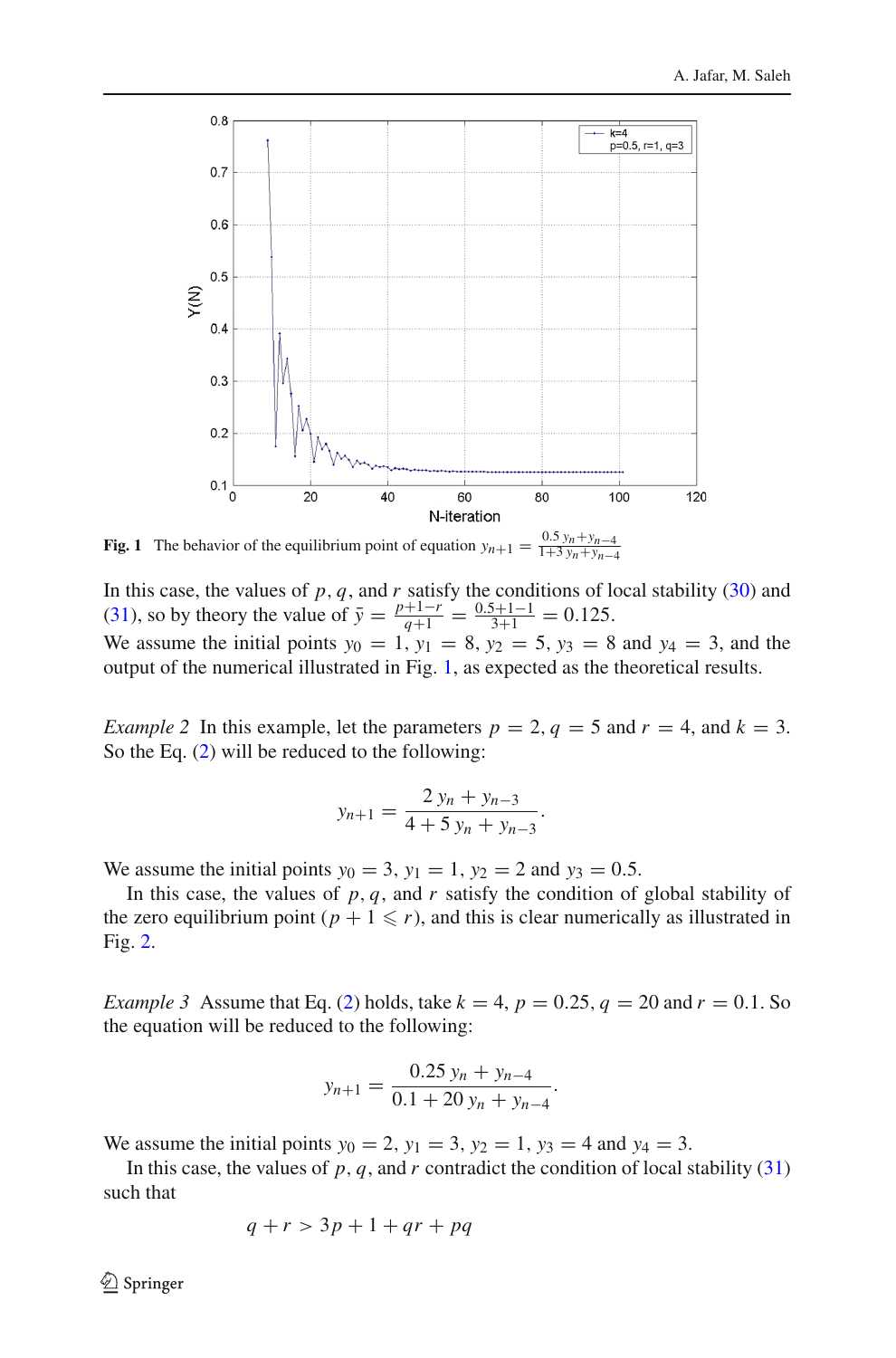

**Fig. 2** The behavior of the zero equilibrium point of equation  $y_{n+1} = \frac{2y_n + y_{n-3}}{4+5y_n + y_{n-3}}$ 

<span id="page-28-0"></span>

<span id="page-28-1"></span>**Fig. 3** The behavior of unstable solution of equation  $y_{n+1} = \frac{0.25 y_n + y_{n-4}}{0.1 + 20 y_n + y_{n-4}}$ 

 $20 + 0.1 > 3 \times 0.25 + 1 + 20 \times 0.1 + 0.25 \times 20.$ 

So we see from the Fig. [3](#page-28-1) that there is no any stable solution for this case.

So, all what we have to say now is that our theoretical discussion was satisfied with the data we get from our numerical discussion. So we have correctly illustrated our study for the Eq. [\(2\)](#page-1-0).